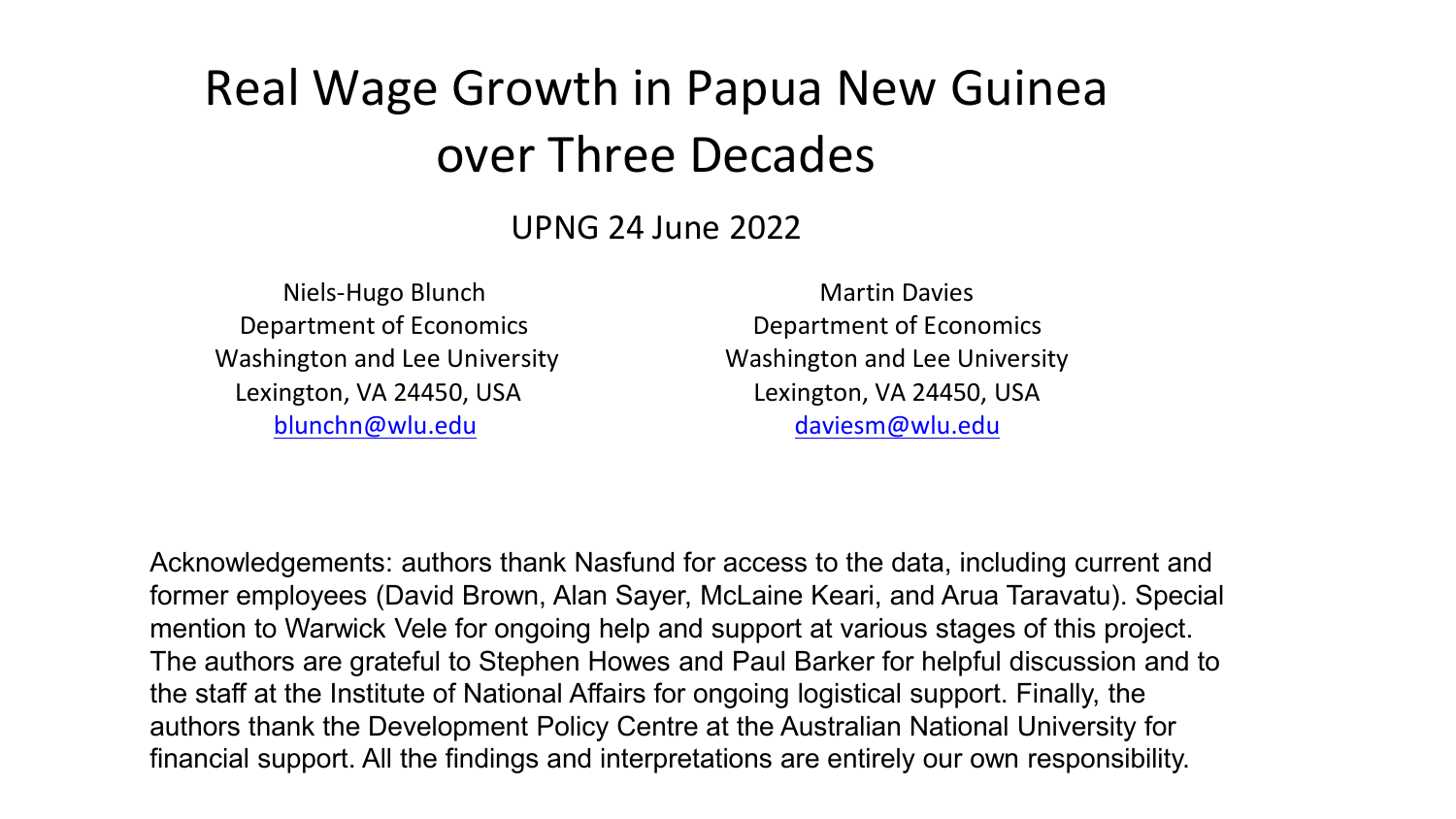# Introduction

- Major contribution to understanding of labor market and wages in Papua New Guinea (PNG)
	- First longitudinal study of wages
	- Previously literature: infrequent, short time-horizon survey
- Novel dataset: superannuation database: data from 1980 to 2018
	- Population of private sector formal workers: 250K
- Findings
	- Economy-wide conditional real wage growth has averaged about 4.5 percent over 1999-2018
	- conditional real wage growth in the agricultural sector has lagged the services, industry and mining sectors
	- Real wage growth has followed the bust-boom-bust cycle of the macroeconomy
	- Men experience higher conditional real wage growth during the boom, also suffer bigger falls during bust
	- Agricultural sector conditional real wage hardest hit during bust, also lags during boom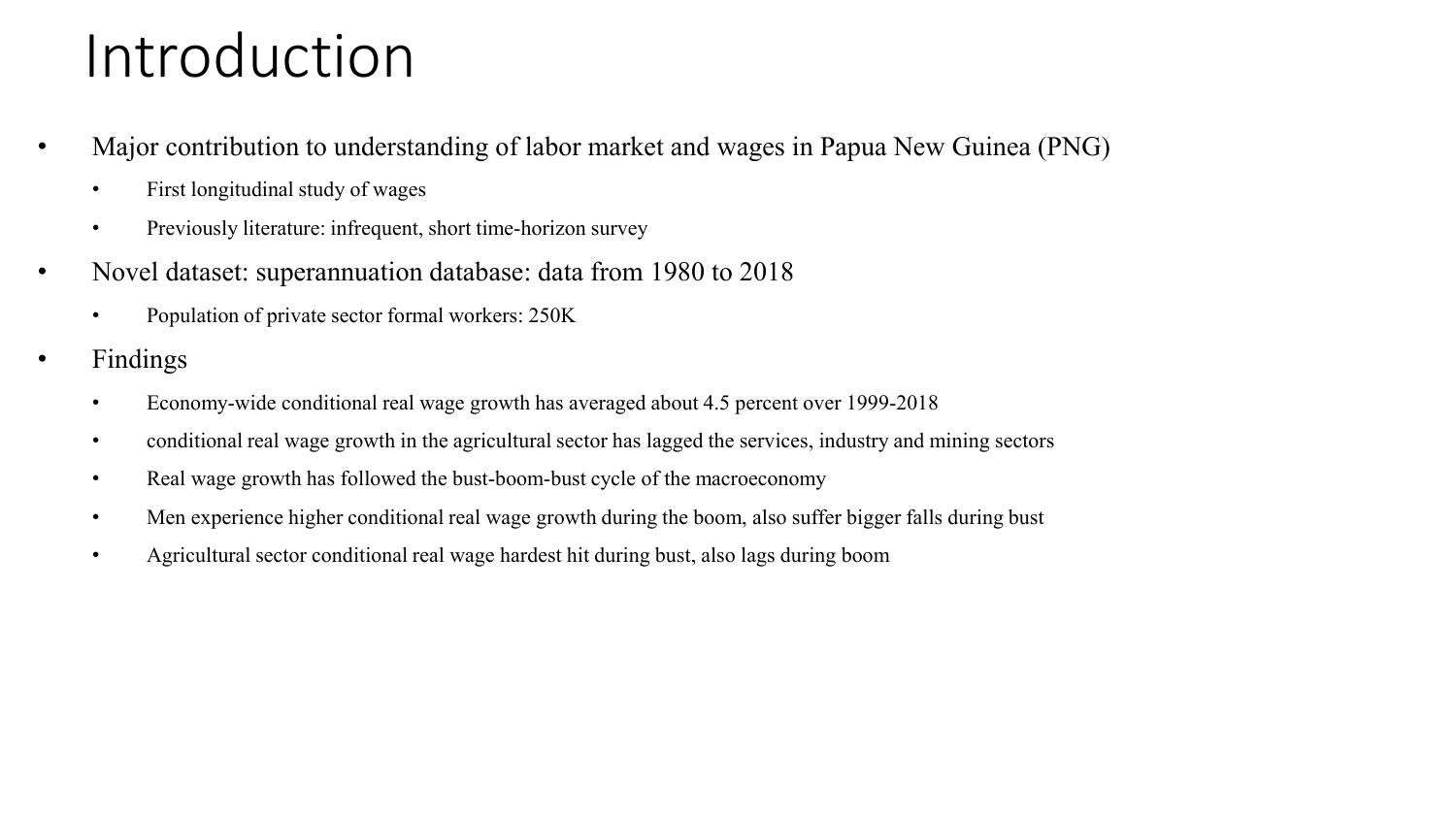# Papua New Guinea context

- PNG is classified as a resource rich developing country
	- Low-middle income country (GDP/capital \$4000), resource export/GDP over 60%
	- Highly susceptible to changes in commodity terms of trade
	- Resource sector share of GDP varies from 13% to 34% of GDP over 1999-2018
- poor countries in the world
	- bottom 25 percent on a wide range of Human Development Index measures  $(155<sup>th</sup>$  in 2019)
	- population 8.78 million (2019)
	- 85 percent of the population of PNG located in rural areas, restricted to agricultural activities
	- remaining 15 percent of the population live in small number of large urban centers.
- labor force 2.73 million in July 2020 (World Bank, 2020)
	- workers employed in the formal sector (both private and public sector) 366,000 (ANU, 2020).
	- number of formally-employed private sector workers was estimated at 257,000 (World Bank, 2019)
		- matches closely with the number of active contributors in the Nasfund database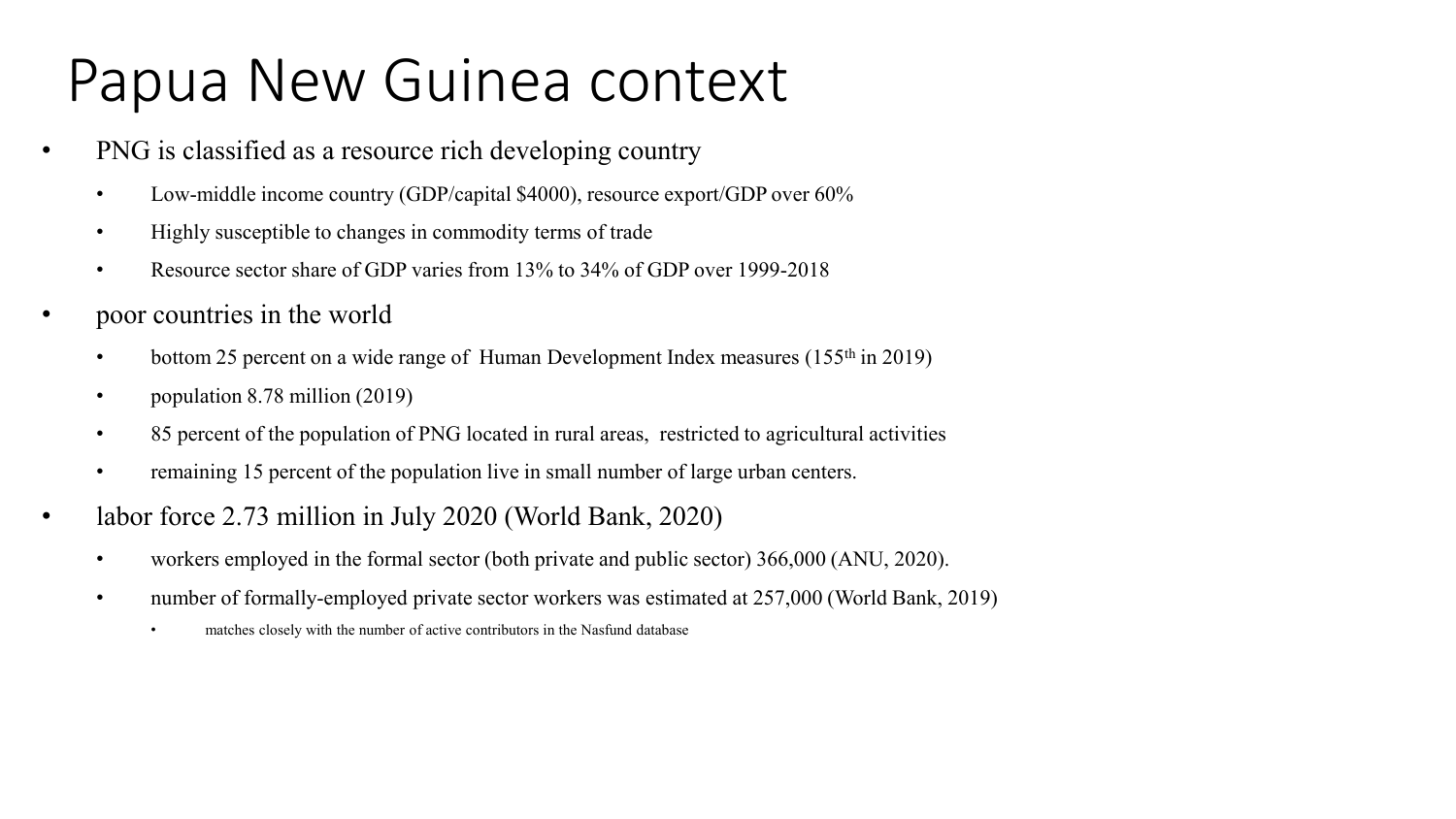# What is the real wage?

- Nominal wage (*W*): kina per hour (or per year)
- Price level (P): cost in kina of the basket of goods in that household consumes
- Real wage:  $\frac{W}{R}$  $\overline{P}$  (number of baskets of goods per hour)
- e.g. *W=20, P=2, W/P = 10 baskets*
- Determinants of *W/P*
	- worker skills, education, experience and ability
	- firm productivity, firm mark-up
	- wage bargain between workers and firms
		- minimum wage, taxes

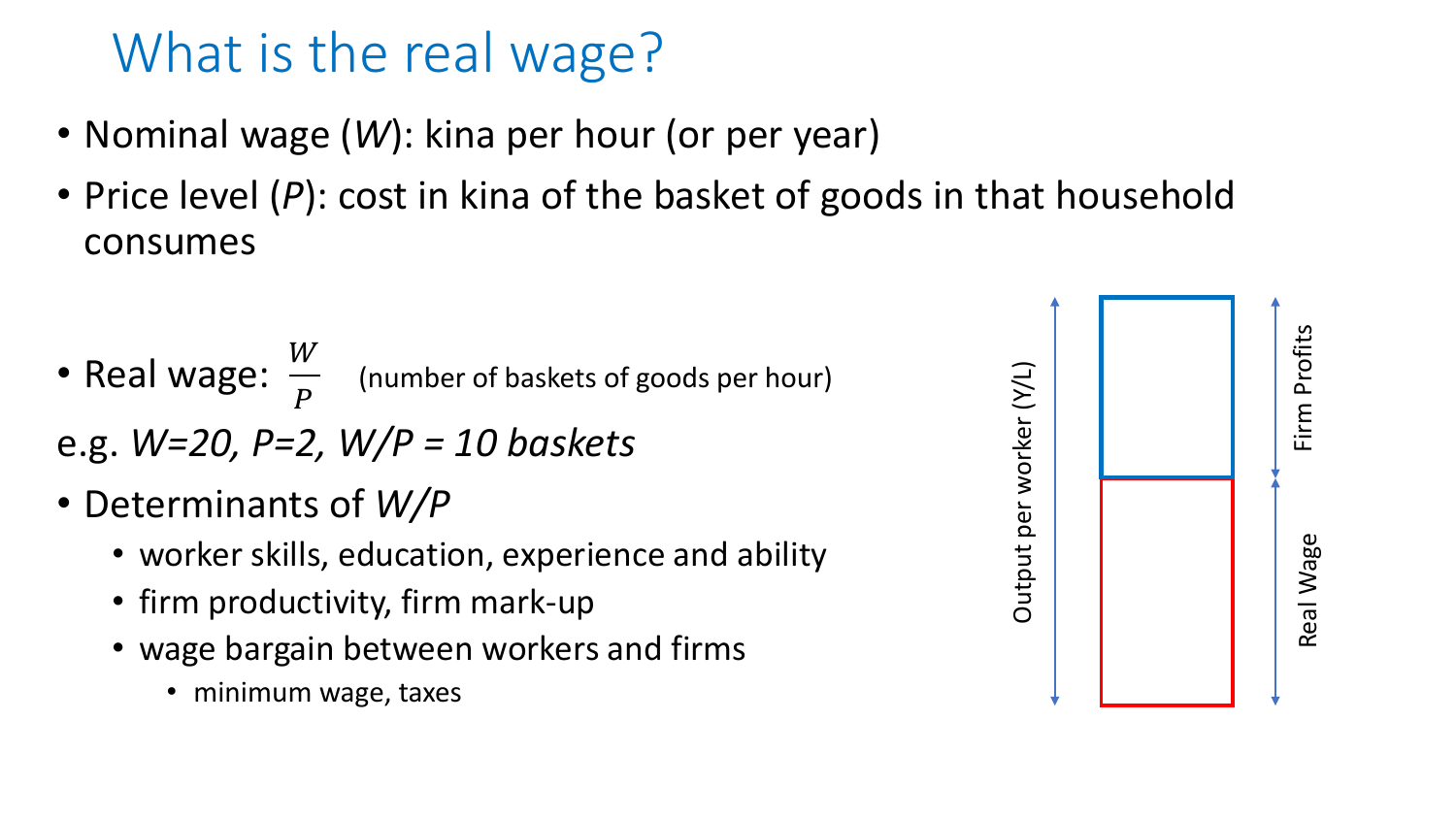# Why should we care about the real wage?

- Real wages (and real wage growth) matter!
	- key determinant of household well-being (evolution of well-being over time)
- Policy-makers
	- Evolution of real wages and real wage growth over time:
		- sectoral differences
		- gender differences
		- macroeconomic cycle
	- Asymmetric responses?
- Policy response: sectors or gender getting left behind?
- Intervention for:
	- sectors, a particular gender, or for particular sectors or gender during parts of cycle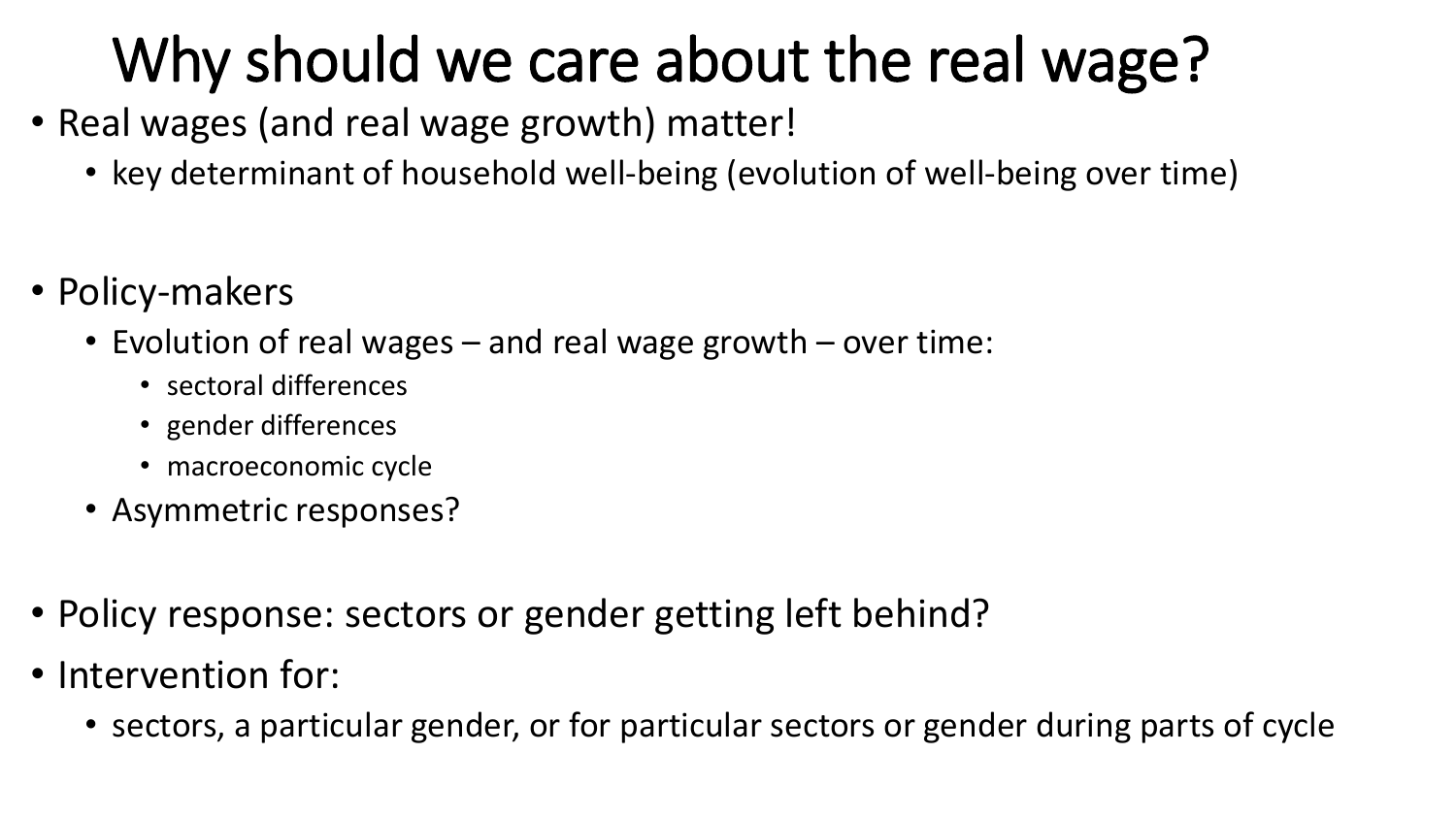# What is this paper about? Contribution

- examine real wage growth for formal private sector in PNG over a 20-year period using a panel regression
	- span 3 decades: 1999 2018.
- Dataset: **population** (to close approx) of formally employed private sector workers

### *Contribution*

- understanding of wages in (and the supply side of) PNG economy.
- thus far, paucity of wage information on PNG
	- to date, small and infrequent surveys
		- Literature: McGavin (1991), Levantis (2000), McGavin and Jones (2015)
		- Other: private sector surveys (quality?)
- first **longitudinal study** of wages in Papua New Guinea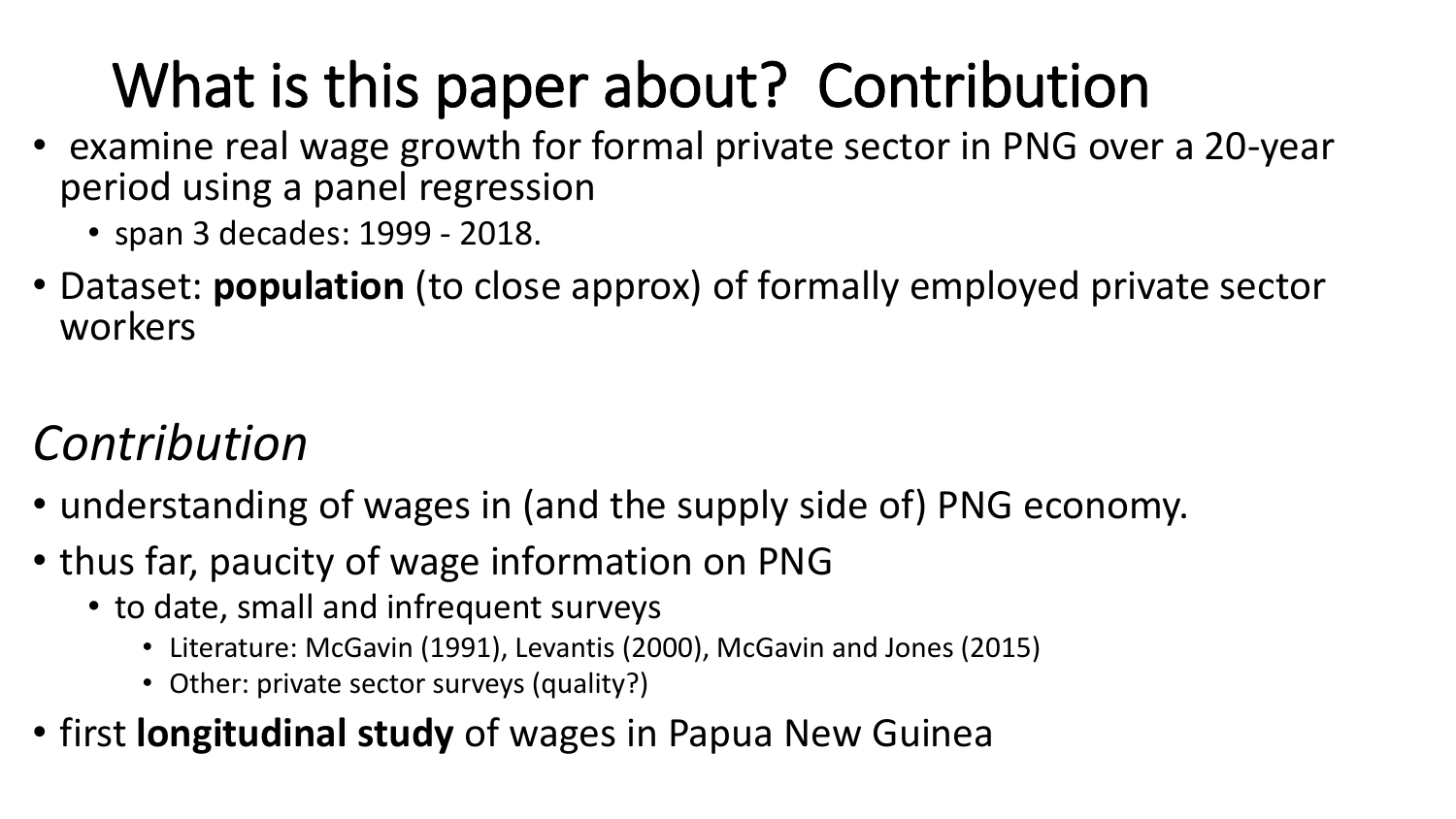# Research questions

- Movement of *conditional real wage growth* in PNG over past two decades
	- full period and over macroeconomic cycle
	- conditional real wage growth = changes in the real wage controlling for individual worker fixed effects, experience etc
- Are there **sectoral** (agriculture, industry, mining, services) asymmetries in *conditional real wage growth* 
	- Full period and macro cycle
- Are there **gender** asymmetries in *conditional real wage growth* in PNG
	- Full period and macro cycle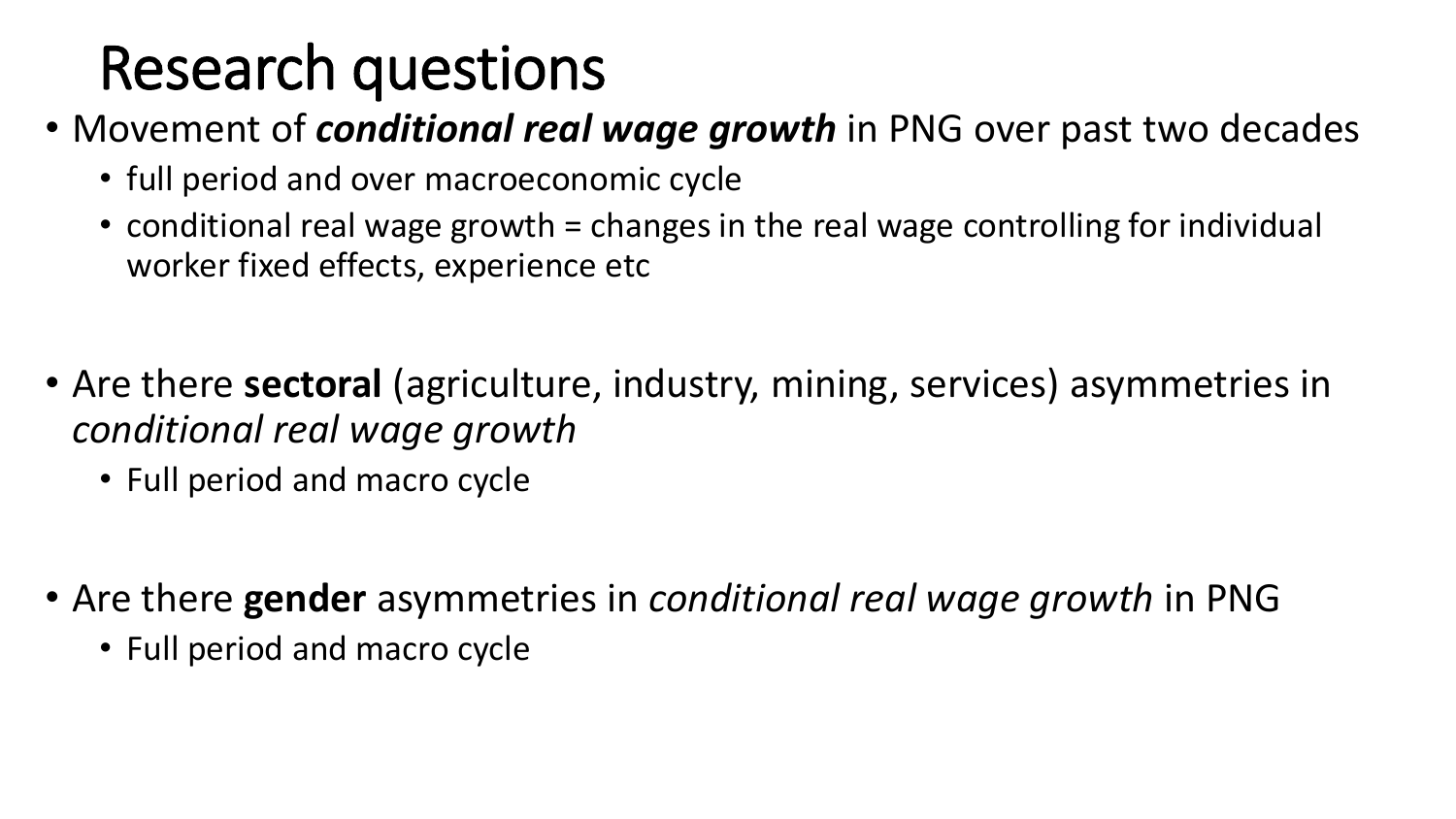## Data

- Nasfund superannunation database: largest private-sector superannuation fund in PNG
- Use four SQL tables
	- General ledger (history of all transactions)
	- Member (anonymous individual member employment history: continuing (active) or exiting (inactive)
	- Client (anonymous: individual member characteristics: age, sex, marital status, number of dependents)
	- Payroll (firm details and location)
- 670,000 unique individuals
- Utilize novel correspondence between the employer and employee compulsory contributions
	- Employer: 8.4% of gross salary; employee 6% of gross salary
	- annual wage panel for the period 1999-2018
	- Two alternative wage measures: one for each correspondence
- Merge with the available worker and firm information from all SQL tables
	- panel dataset of annual wages and individual and firm characteristics.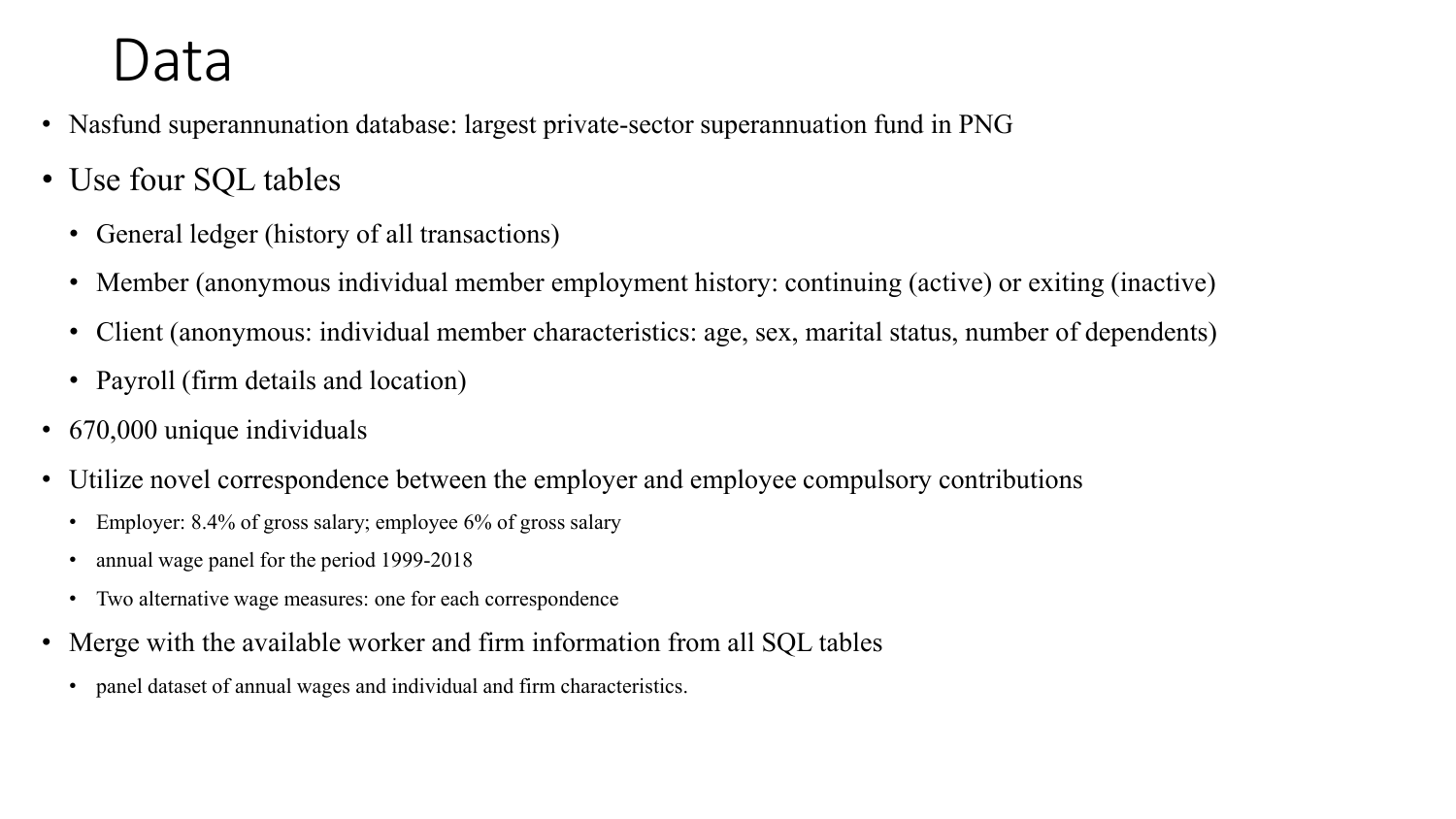# Dependent variable

- Individual annual real wages (deflated by CPI)
	- Nasfund is the largest private-sector superannuation fund in PNG
	- Includes bi-weekly savings for the past couple of decades
- Two alternative wage measures:
	- Worker savings contribution based
	- Employer savings contribution based
- annual wage panel for the period 1999-2018 merged with the available worker and firm information from other Nasfund databases
- panel dataset of annual wages and individual and firm characteristics.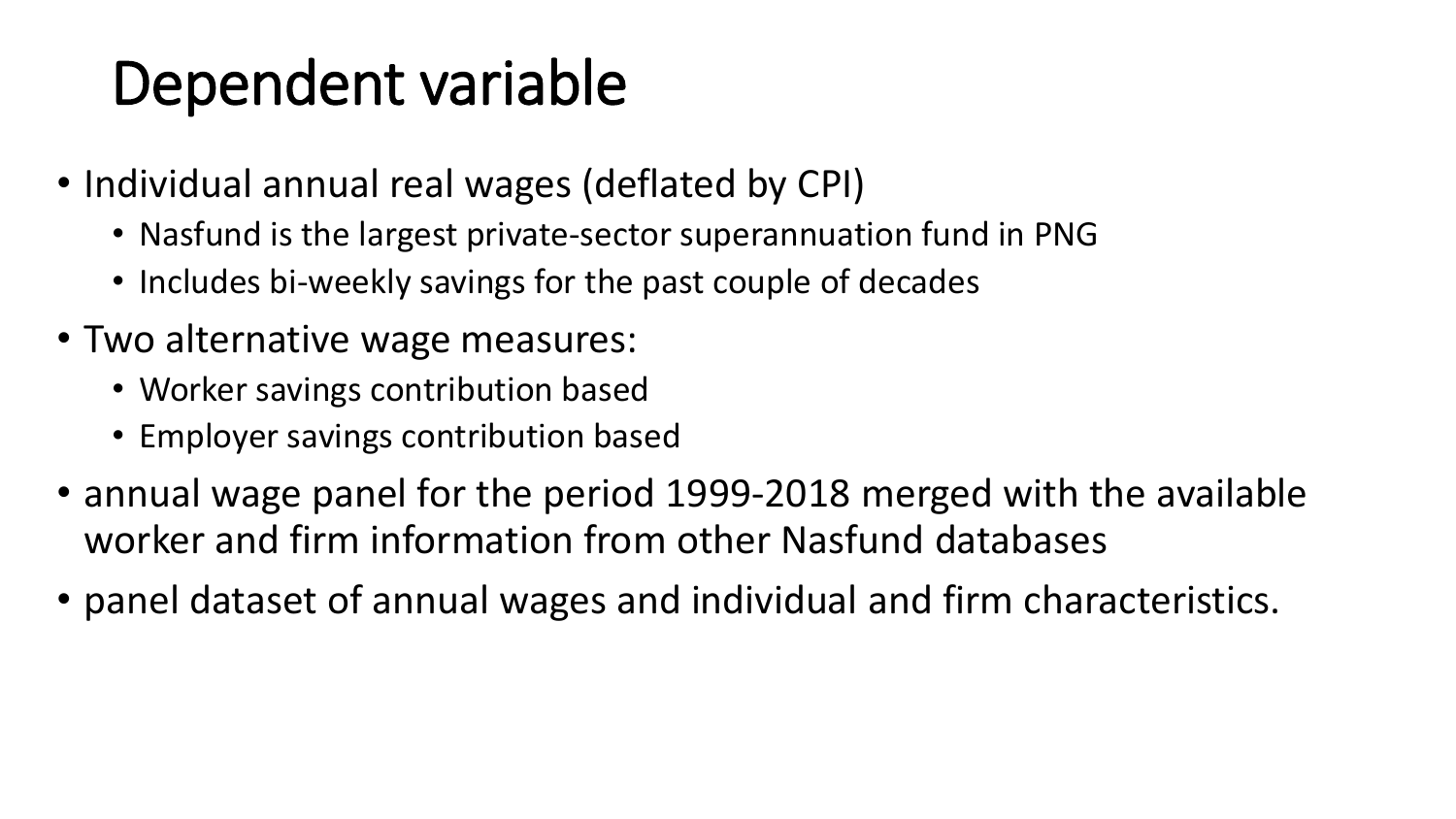# Explanatory variables:

- Gender
- Age: age cohort dummies (16-24, 25-34,25-34,35-44,45-54,55-64)
- Experience: years in job
- Sector (Agriculture, Industry, Mining, Services, Other/NA)
- Herfindahl index measure of industry concentration
- Omitted variables (education, training, other HK components, firm characteristics) Fixed effects
- Control for non-time varying parts of omitted variables
- individual worker fixed effects:
	- controls for time-invariant part of education, training and other time-invariant omitted variables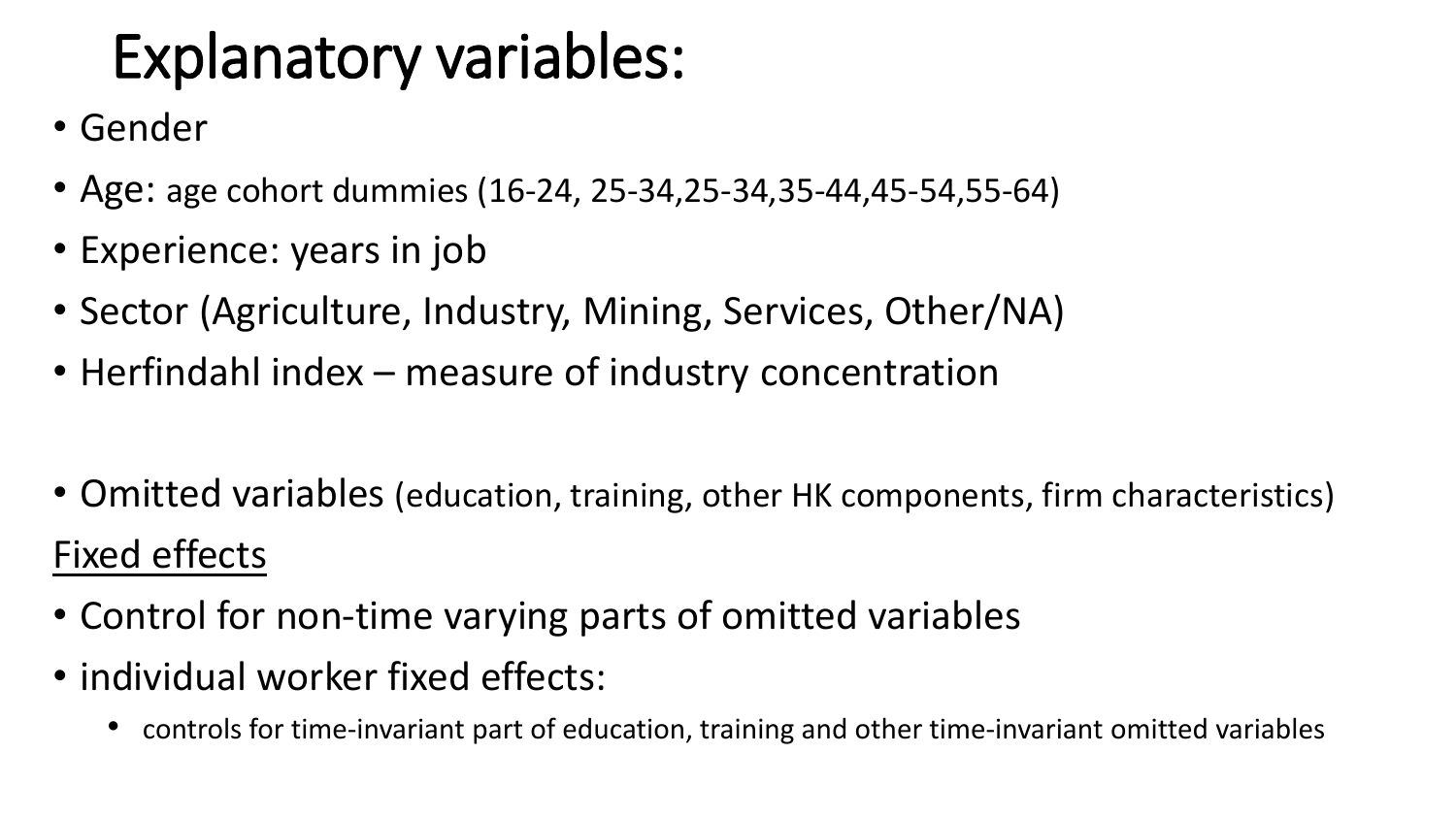# Methodology

- **Conceptual Framework**
- Becker-Mincer-Chiswick Human Capital Theory framework

### • **Empirical Strategy**

- Mincer equations for three alternative specifications:
	- i. OLS
	- ii. Panel models using individual worker fixed effects (focus of FE)
	- iii. Panel models using individual worker random effects
- Used Hausman test to at least empirically offer some way of choosing between (ii.) & (iii.)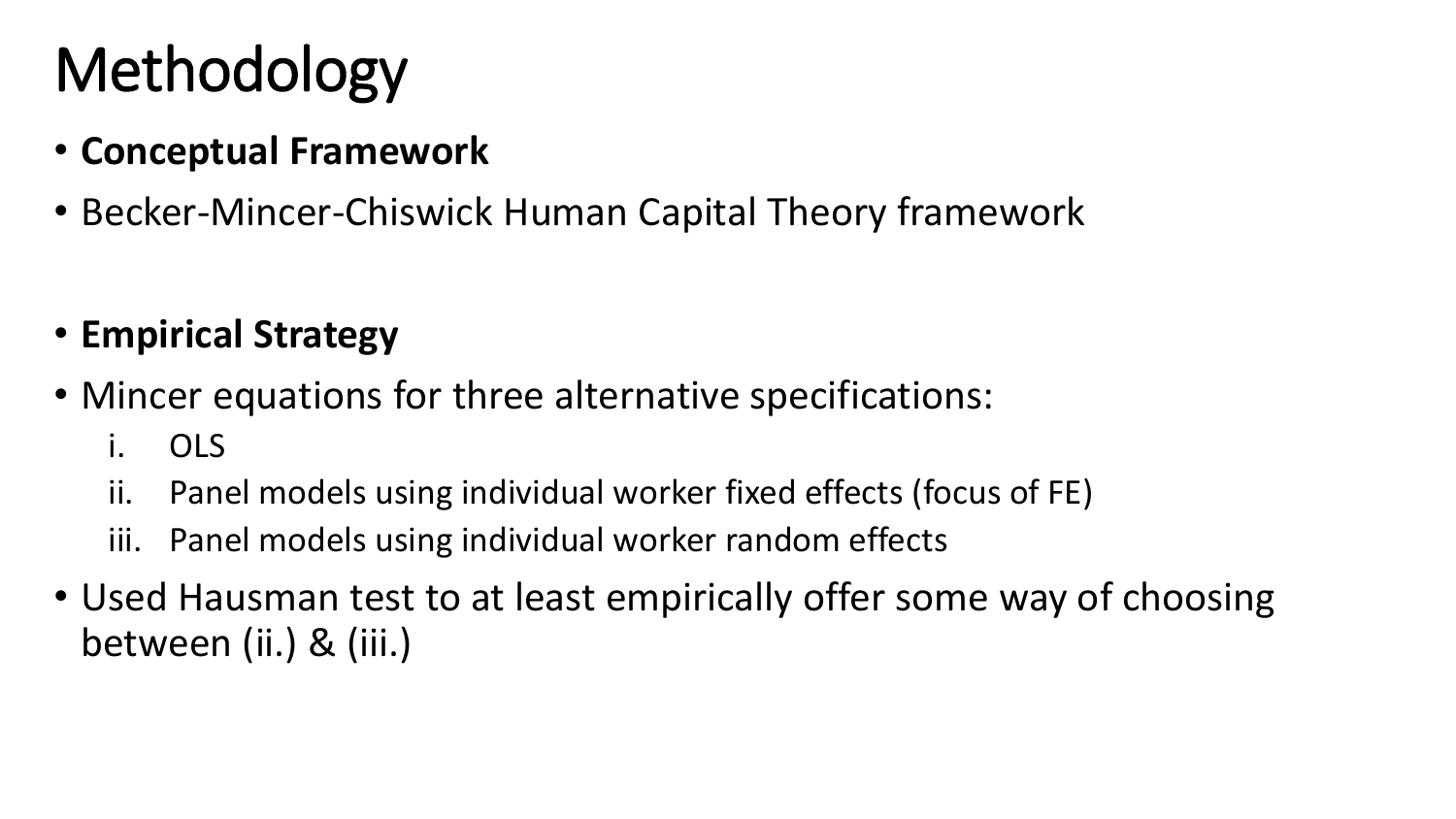#### Table 1a. OLS, Fixed- and Random Effects Wage Regressions for PNG, 1999-2018: Full Sample Using Time Trend to Capture Productivity and Other Time Effects

|                  | OLS          |              |               | Fixed Effects (FE) | Random Effects (RE |               |  |
|------------------|--------------|--------------|---------------|--------------------|--------------------|---------------|--|
|                  | Employee-    | Employer-    | Employee-     | Employer-          | Employee-          | Employer-     |  |
| Wage measure     | based        | based        | based         | based              | based              | based         |  |
| Female           | $0.055***$   | $0.058***$   |               |                    | $-0.018***$        | $-0.016***$   |  |
|                  | [0.005]      | [0.005]      |               |                    | $[0.004]$          | [0.004]       |  |
| Age 25-34        | $0.428***$   | $0.423***$   | 0.426         | 0.522              | $0.371***$         | $0.366***$    |  |
|                  | $[0.013]$    | [0.013]      | [0.399]       | [0.482]            | $[0.011]$          | $[0.011]$     |  |
| Age 35-44        | $0.826***$   | $0.814***$   | 0.596         | 0.697              | $0.719***$         | $0.708***$    |  |
|                  | $[0.013]$    | $[0.013]$    | [0.394]       | [0.477]            | $[0.011]$          | [0.011]       |  |
| Age 45-54        | $1.087***$   | $1.073***$   | 0.381         | 0.504              | $0.900***$         | $0.889***$    |  |
|                  | $[0.014]$    | [0.014]      | [0.391]       | [0.474]            | [0.012]            | $[0.012]$     |  |
| Age 55-64        | $0.793***$   | $0.789***$   | 0.457         | 0.562              | $0.488***$         | $0.487***$    |  |
|                  | $[0.014]$    | $[0.014]$    | [0.389]       | [0.473]            | $[0.012]$          | [0.011]       |  |
| Mining           | $1.659***$   | $1.625***$   |               |                    | $1.197***$         | $1.179***$    |  |
|                  | $[0.011]$    | [0.011]      |               |                    | [0.009]            | $[0.009]$     |  |
| Industry         | $0.459***$   | $0.454***$   |               |                    | $0.328***$         | $0.337***$    |  |
|                  | [0.008]      | [0.008]      |               |                    | [0.007]            | $[0.007]$     |  |
| Services         | $0.713***$   | $0.725***$   |               |                    | $0.393***$         | $0.419***$    |  |
|                  | [0.008]      | [0.008]      |               |                    | [0.006]            | [0.006]       |  |
| Other or NA      | $0.768***$   | $0.764***$   |               |                    | $0.572***$         | $0.573***$    |  |
|                  | [0.008]      | [0.008]      |               |                    | [0.006]            | [0.006]       |  |
| Herfindahl Index | 230.904***   | 339.661***   | $-232.182***$ | $-124.333***$      | $-692.458***$      | $-529.853***$ |  |
|                  | [40.498]     | [39.806]     | [27.507]      | [26.350]           | [29.166]           | [27.695]      |  |
| Time trend       | $0.026***$   | $0.027***$   | $0.047***$    | $0.045***$         | $0.037***$         | $0.037***$    |  |
|                  | [0.000]      | [0.000]      | [0.000]       | [0.000]            | [0.000]            | [0.000]       |  |
| Constant         | $-45.768***$ | $-46.662***$ | $-86.693***$  | $-82.801***$       | $-67.970***$       | $-66.655***$  |  |
|                  | [0.702]      | [0.693]      | $[0.801]$     | [0.829]            | $[0.577]$          | $[0.564]$     |  |

Notes:  $N = 1,406,594$  (person-year observations). All standard errors are clustered at the person level. The youngest cohor $\Box$ (persons between 16 and 24 years of age) is the reference age group, while Agriculture is the reference sector.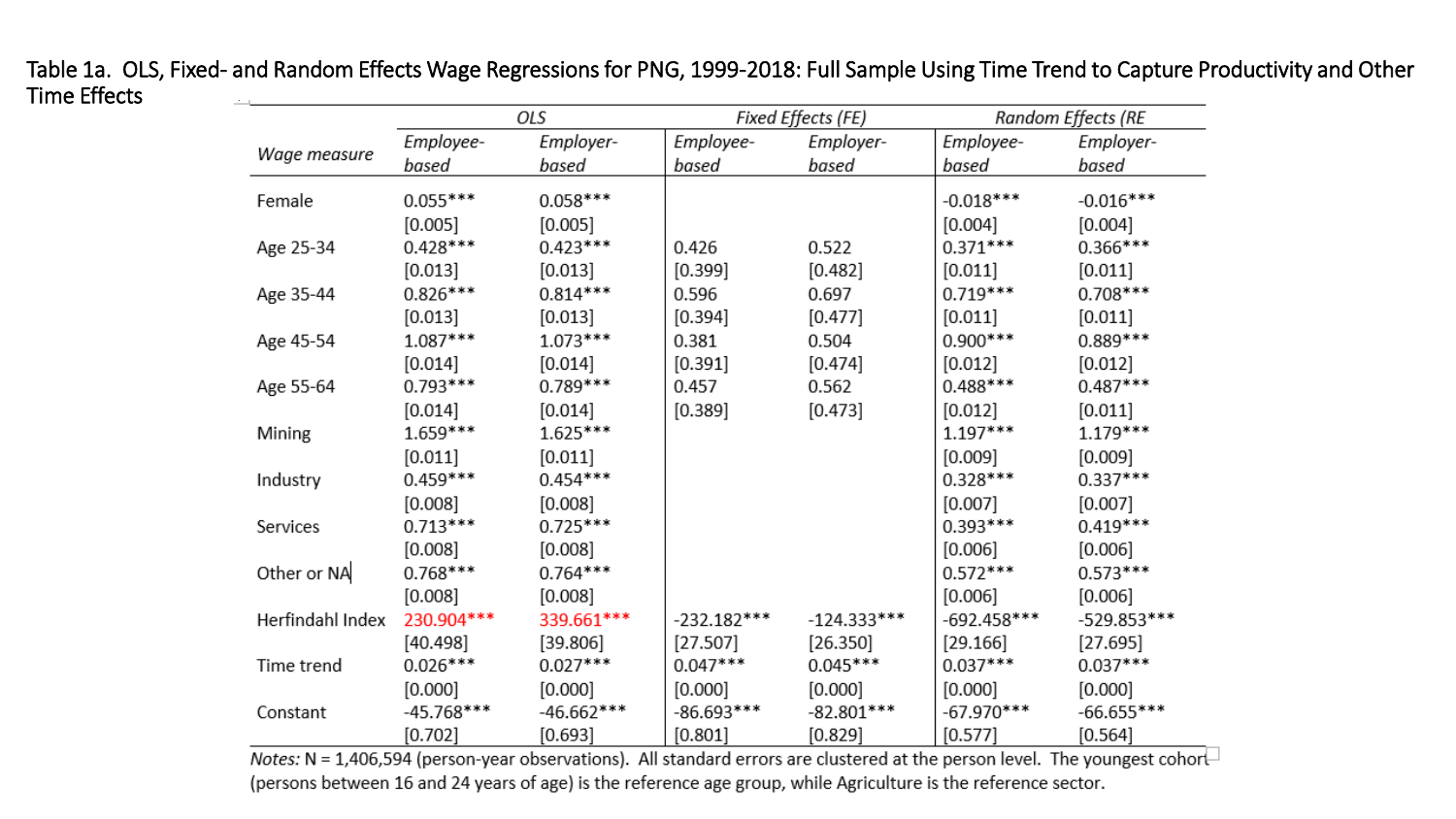## Results I

- Mining, Industry, and Services all pay higher wages than Agriculture (reference sector) (in that order). Wage premium, over agriculture, for
	- Mining: 120-165 percent
	- Industry: 33-46 percent
	- Services: 39-72 percent
	- average conditional real wage growth of between 2.6 and 4.7 percent per year, depending on the wage measure and model specification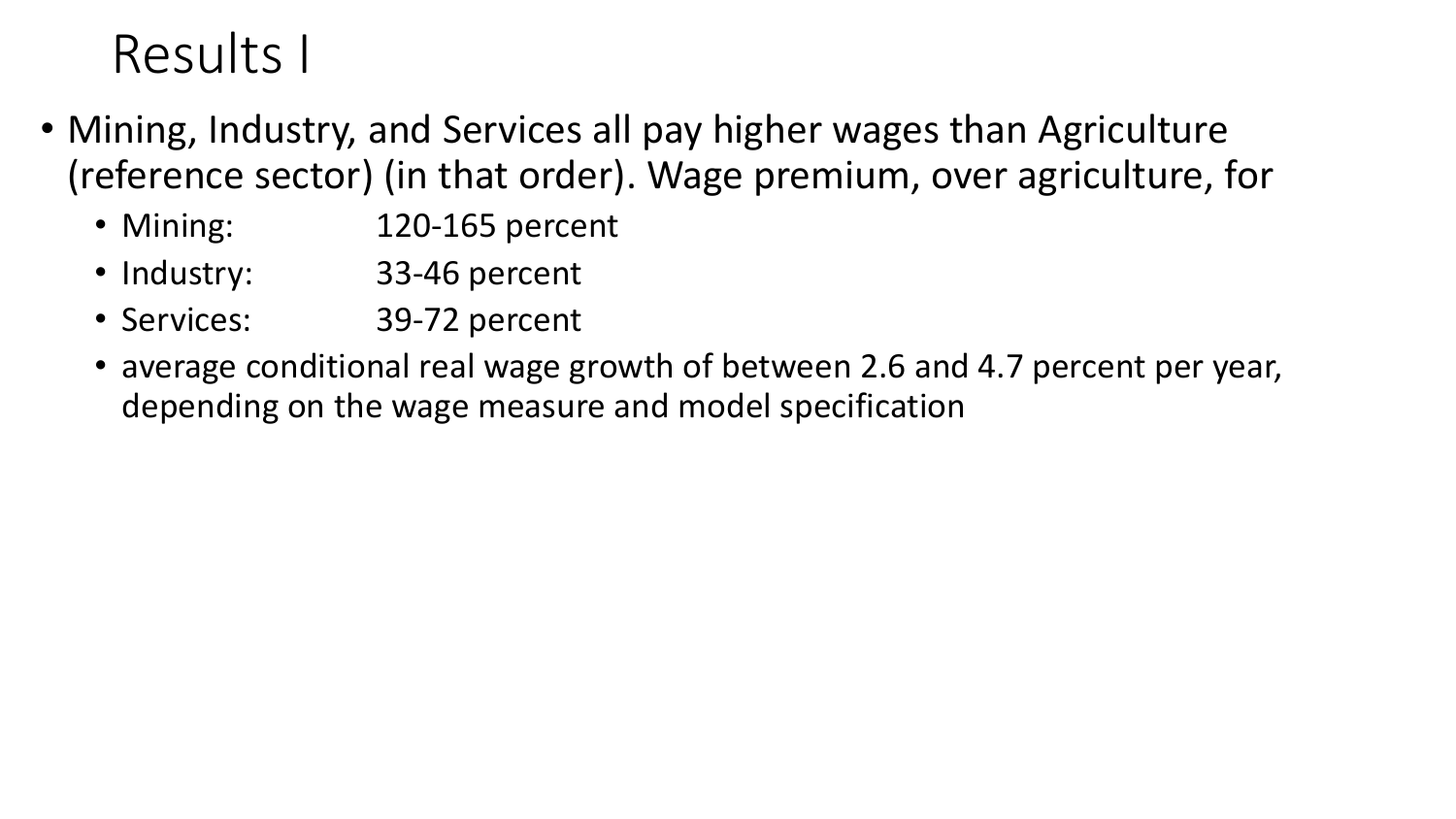Table 2. Trend Coefficient (Only) from Fixed-Effects Wage Regressions for PNG, 1999-2018: Stratified by **Gender and Sector (Separately)** 

|                                                                                                           |                       | By Gender:            |                       | By Sector:            |                       |                       |                       |
|-----------------------------------------------------------------------------------------------------------|-----------------------|-----------------------|-----------------------|-----------------------|-----------------------|-----------------------|-----------------------|
|                                                                                                           | Women                 | Men                   | Agriculture           | Mining                | Industry              | Services              | Other/NA              |
| Employee-<br>based wage<br>measure<br>Time trend                                                          | $0.047***$<br>[0.001] | $0.047***$<br>[0.000] | $0.023***$<br>[0.001] | $0.059***$<br>[0.001] | $0.035***$<br>[0.001] | $0.034***$<br>[0.000] | $0.036***$<br>[0.001] |
| Employer-<br>based wage<br>measure                                                                        |                       |                       |                       |                       |                       |                       |                       |
| Time trend                                                                                                | $0.045***$<br>[0.001] | $0.046***$<br>[0.000] | $0.022***$<br>[0.001] | $0.054***$<br>[0.001] | $0.032***$<br>[0.001] | $0.032***$<br>[0.000] | $0.035***$<br>[0.001] |
| N<br>Natas: Cincilar te the results presented in Table 1, age sobort dummins and the Harfindeld index are | 406,991               | 999,603               | 125,061               | 85,121                | 262,812               | 773,537               | 160,063               |

Notes: Similar to the results presented in Table 1, age cohort dummies and the Herfindahl index are included as additional control variables, as well.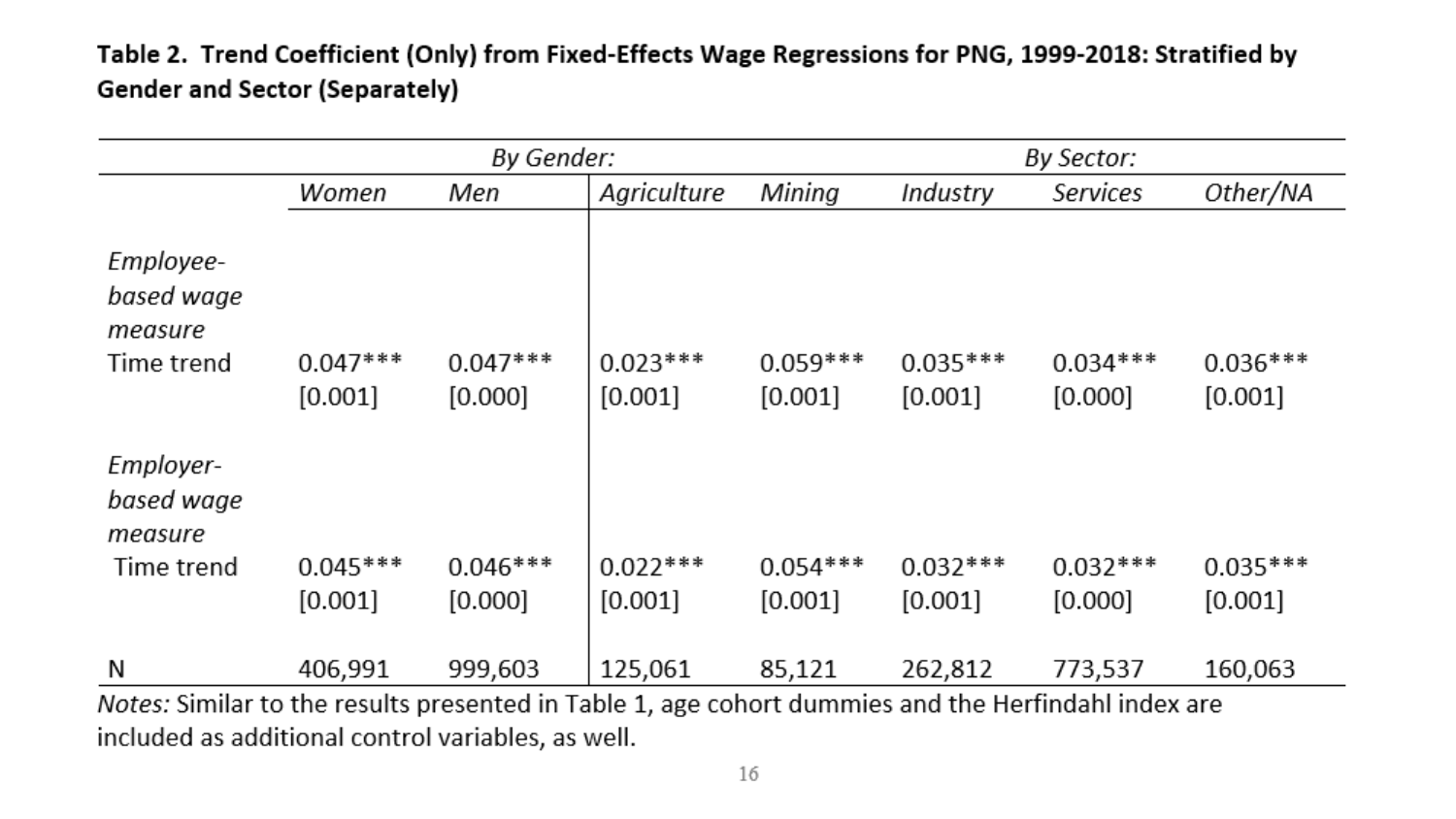### Results II: sectors

- ordering of sectoral conditional real wage growth between mining, industry, and services fits
	- mining: 5.9%
		- boosted by new resource projects (including LNG investment boom, 2010-2013), investment in new technology and capital
	- Industry and services: ≈ 3.5%
		- at odds with Baumol cost disease (Baumol and Bowen, 1966) services prody growth < industry prody growth
		- further, employment shares: services falling, industry rising, agriculture falling (next paper)
	- Agriculture: 2.3%
		- Lowest relative to other sectors
			- Need not be the poorer cousin
		- Underinvestment in supporting infrastructure: failure to stimulate investment of capital and new technology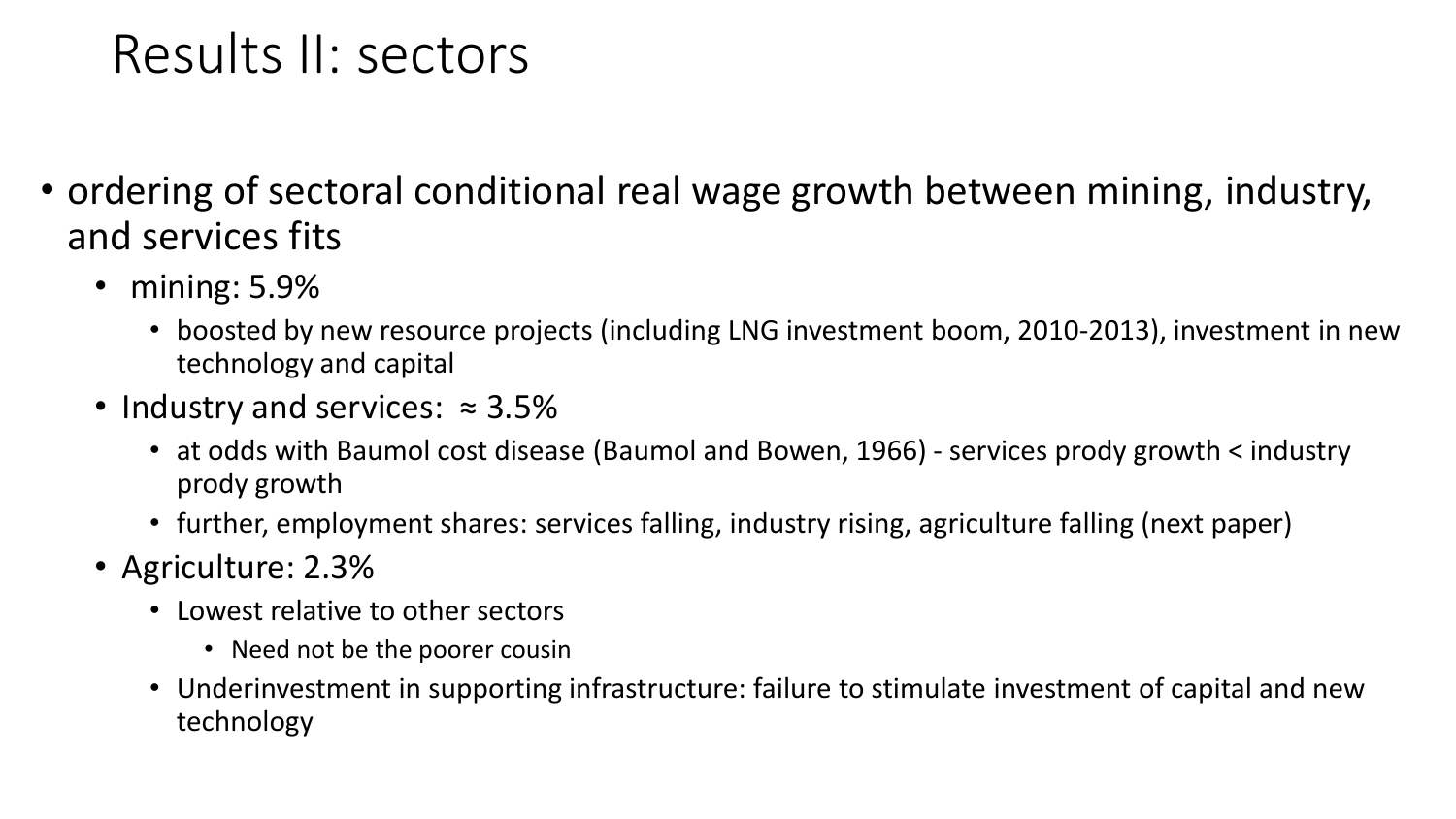#### Table 3. Trend Coefficient (Only) from Fixed-Effects Wage Regressions for PNG, 1999-2018: Stratified by Gender and **Sector (Simultaneously)**

|                                              | Agriculture           |                         | Mining                |                       | Industry              |                       | Services                |                       | Other/NA              |                       |
|----------------------------------------------|-----------------------|-------------------------|-----------------------|-----------------------|-----------------------|-----------------------|-------------------------|-----------------------|-----------------------|-----------------------|
|                                              | Women                 | Men                     | Women                 | Men                   | Women                 | Men                   | Women                   | Men                   | Women                 | Men                   |
| Employee-based<br>wage measure<br>Time trend | $0.034***$<br>[0.003] | $0.021***$<br>$[0.001]$ | $0.057***$<br>[0.004] | $0.060***$<br>[0.001] | $0.041***$<br>[0.002] | $0.033***$<br>[0.001] | $0.036***$<br>$[0.001]$ | $0.034***$<br>[0.001] | $0.041***$<br>[0.002] | $0.034***$<br>[0.001] |
| Employer-based                               |                       |                         |                       |                       |                       |                       |                         |                       |                       |                       |
| wage measure                                 |                       |                         |                       |                       |                       |                       |                         |                       |                       |                       |
| Time trend                                   | $0.034***$            | $0.020***$              | $0.054***$            | $0.054***$            | $0.038***$            | $0.030***$            | $0.033***$              | $0.031***$            | $0.039***$            | $0.033***$            |
|                                              | [0.003]               | [0.001]                 | [0.003]               | [0.001]               | $[0.002]$             | [0.001]               | $[0.001]$               | [0.001]               | [0.002]               | [0.001]               |
| N                                            | 24,471                | 100,590                 | 11,239                | 73,882                | 58,337                | 204,475               | 268,601                 | 504,936               | 44,343                | 115,720               |

Notes: Similar to the results presented in Table 1, age cohort dummies and the Herfindahl index are included as additional control variables, as well.

Source: Nasfund (1999-2018).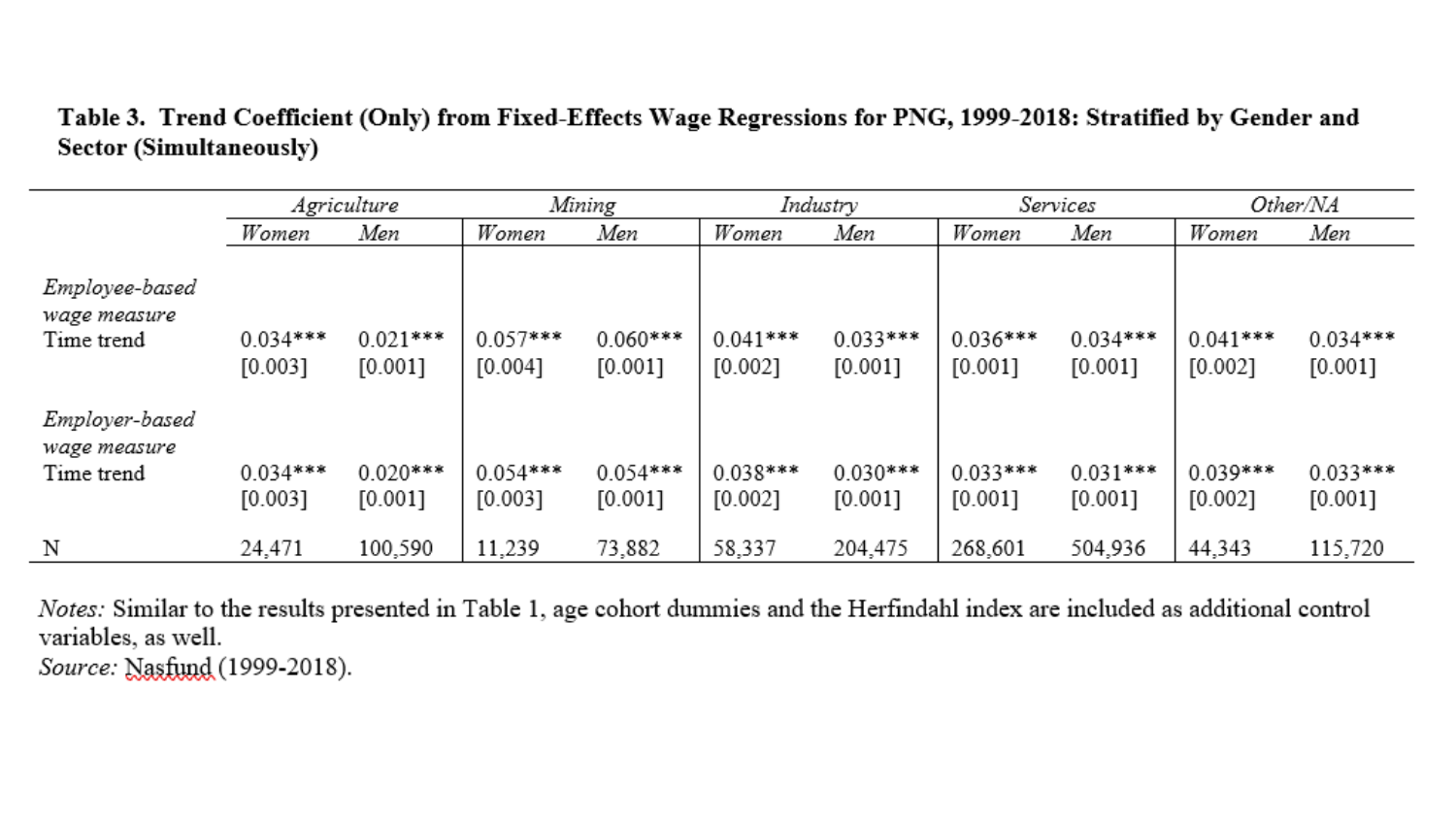## Results III: gender and sector

- women experience greater conditional real wage growth than men in all sectors except mining (no difference)
- Explanation
	- greater impediments to enter the workforce for women
	- Higher threshold to enter
		- Fewer women in the workforce
		- those who make it have higher average quality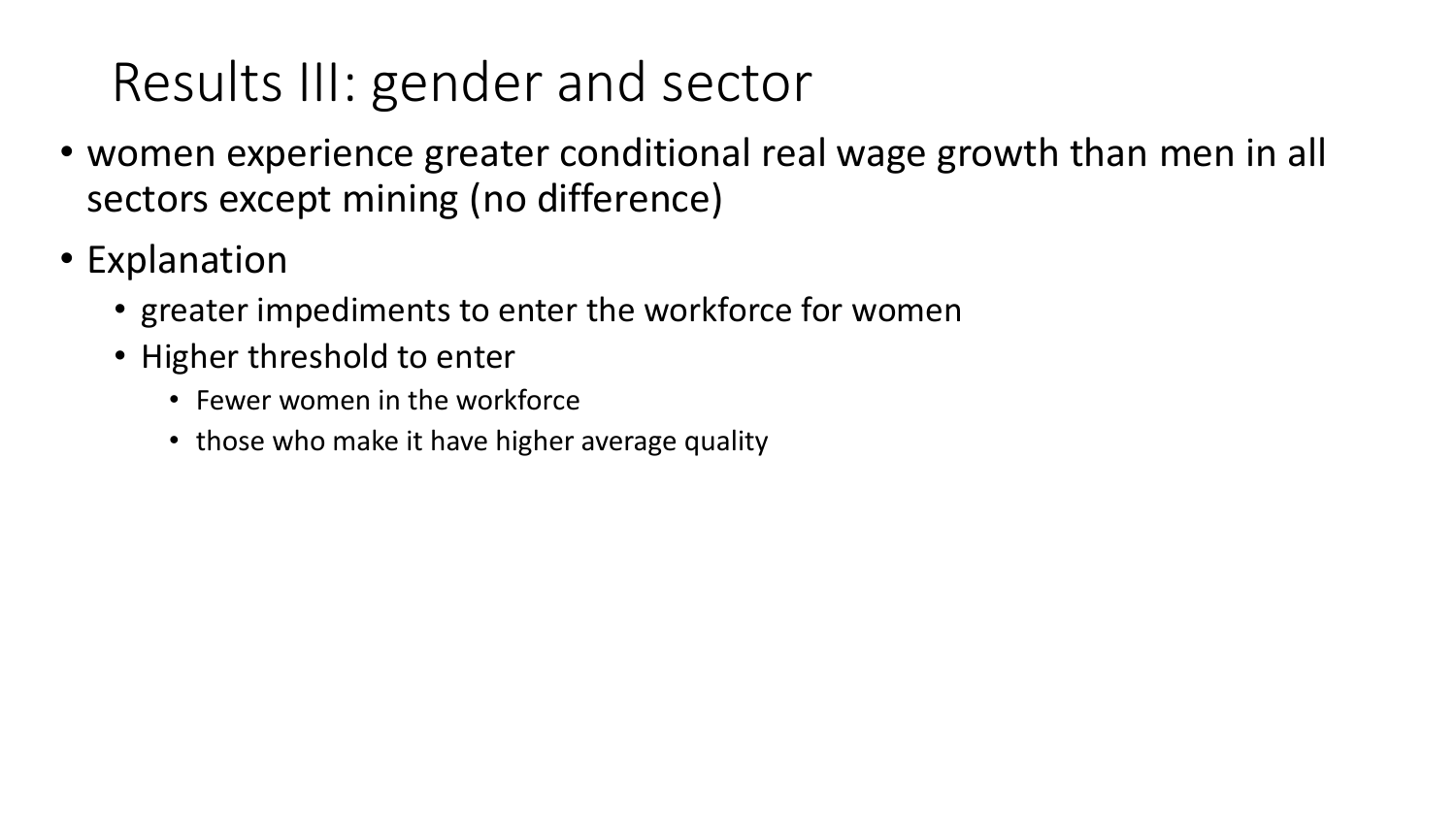# Economic Conditions: 1999-2018

• Three sub-periods: bust-boom-bust :

#### • **1999-2002 (bust):**

- Low commodities prices
- Severe drought over 1995-1997
- Low growth due to preceding years of poor governance, corruption and low commodities prices
- **2003-2013 (boom):** 
	- large and sustained improvement in the commodity terms of trade leading to robust growth
	- punctuated by the global financial crisis in 2009 (large and offsetting fiscal stimulus)
	- concluded with an investment boom during 2010-2013 (construction of LNG gas project infrastructure)
- **2014-2018 (bust):**
	- End of commodities supercycle and investment boom
	- Low commodity prices and foreign exchange rationing by BPNG (central bank)
	- Recession / sluggish growth in non-resource sector
	- Mining sector boom, but no spillovers to rest of economy (enclave effect)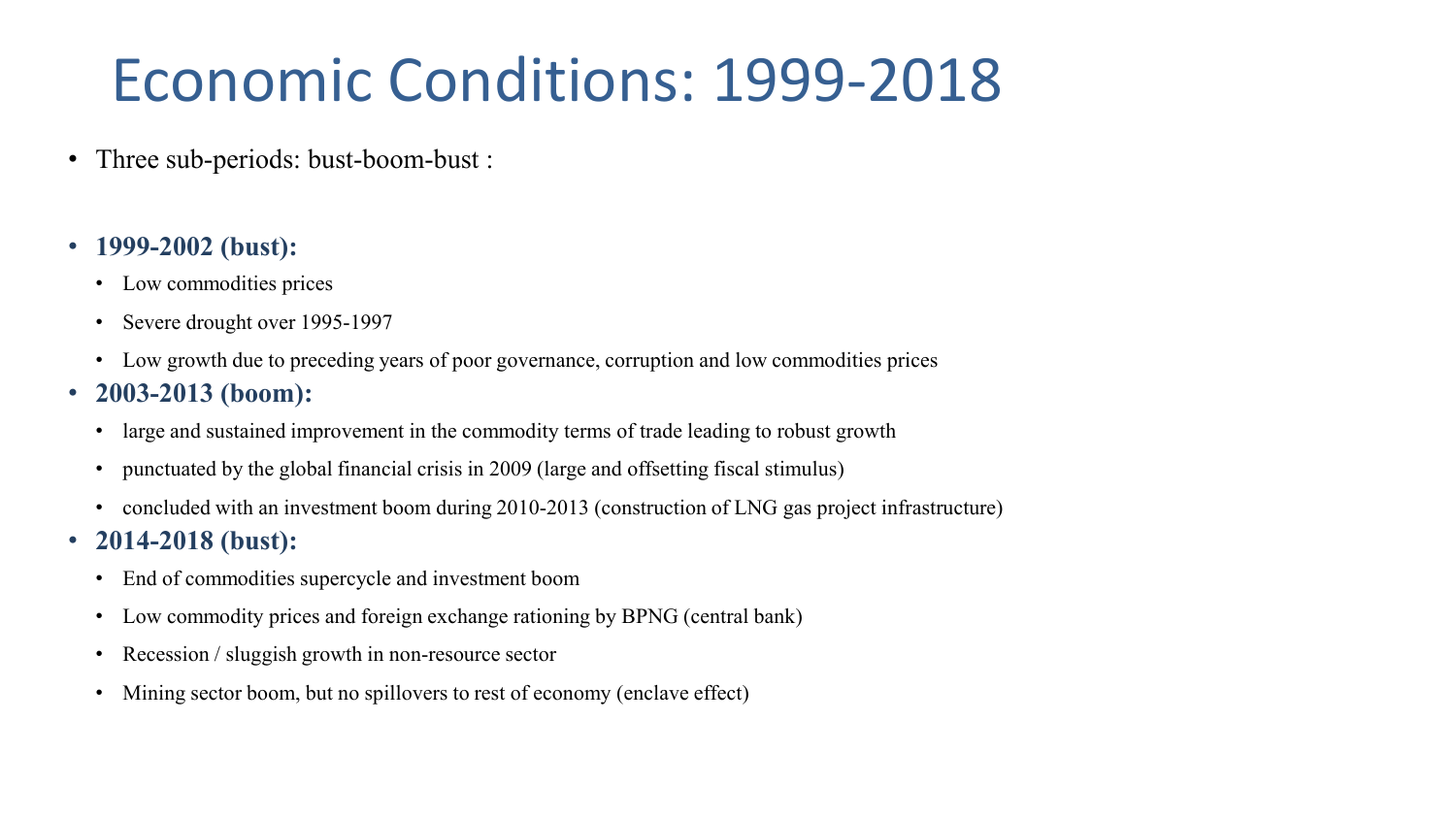|                                              | Full sample:             |                       |                         | By gender:             |                          |                       |                       |                     |                          |  |  |
|----------------------------------------------|--------------------------|-----------------------|-------------------------|------------------------|--------------------------|-----------------------|-----------------------|---------------------|--------------------------|--|--|
|                                              |                          |                       |                         | Women                  | Men                      | Women                 | Men                   | Women               | Men                      |  |  |
|                                              | 1999-2002                | 2003-13               | 2014-18                 |                        | 1999-2002                |                       | 2003-13               |                     | 2014-18                  |  |  |
| Employee-based<br>wage measure<br>Time trend | $-0.086***$<br>$[0.002]$ | $0.084***$<br>[0.001] | $-0.008$ ***<br>[0.001] | $-0.086***$<br>[0.004] | $-0.085***$<br>$[0.002]$ | $0.075***$<br>[0.001] | $0.088***$<br>[0.001] | 0.001<br>[0.002]    | $-0.012***$<br>[0.001]   |  |  |
| Employer-based<br>wage measure<br>Time trend | $-0.076***$<br>[0.002]   | $0.079***$<br>[0.001] | $-0.006$ ***<br>[0.001] | $-0.075***$<br>[0.004] | $-0.076***$<br>[0.003]   | $0.070***$<br>[0.001] | $0.083***$<br>[0.001] | $0.003*$<br>[0.001] | $-0.009***$<br>$[0.001]$ |  |  |
| Ν                                            | 156,548                  | 756,919               | 493,127                 | 43,291                 | 113,257                  | 214,617               | 542,302               | 149,083             | 344,044                  |  |  |

#### Table 4. Trend Coefficient (Only) from Fixed-Effects Wage Regressions for PNG, 1999-2018: Stratified by Pertinent Macro Economy Relevant Time Periods-Full Sample and by Gender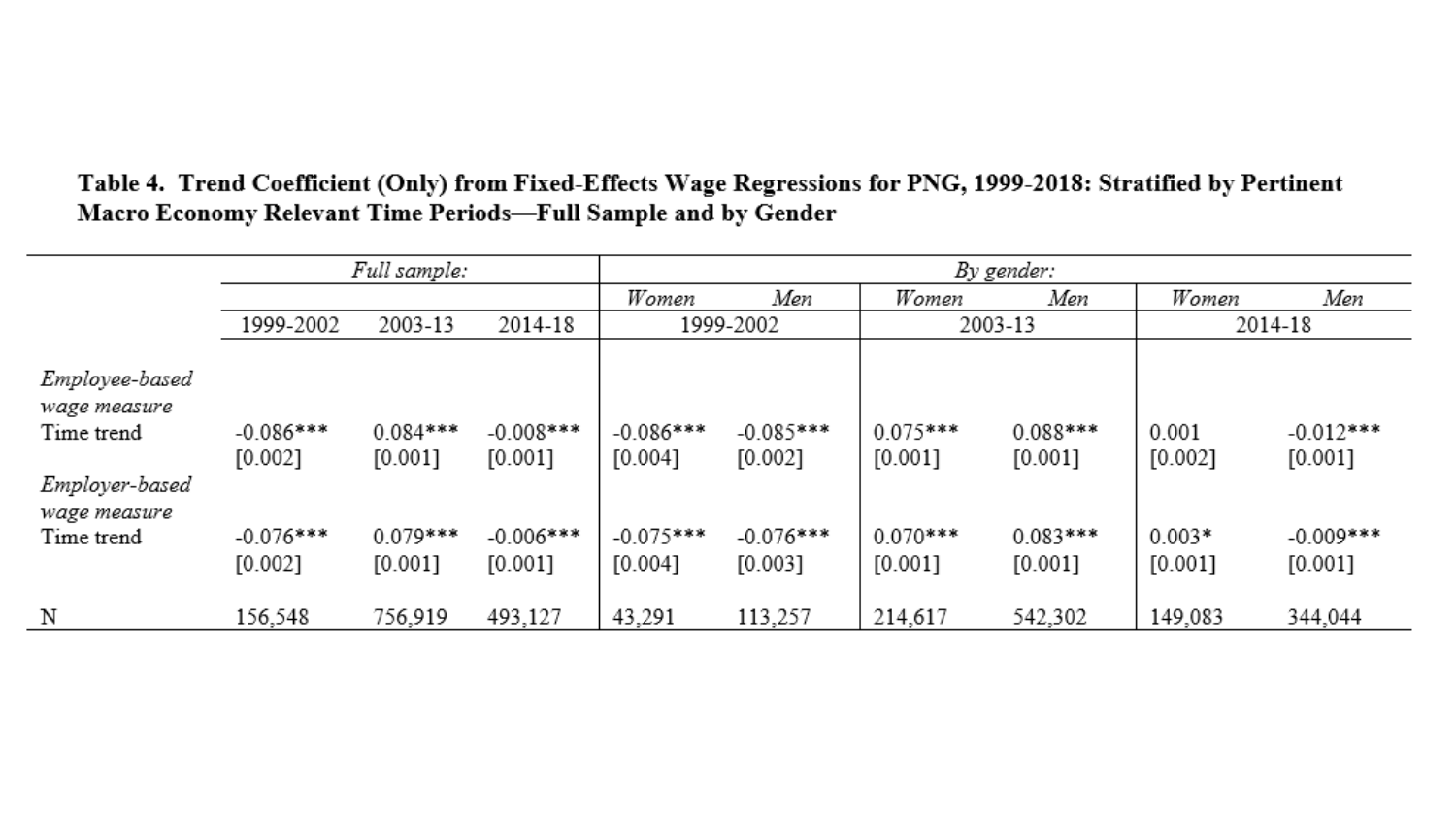## Results IV

- Macro-cycle sub-periods
	-
	- Boom 2003-2013: 7.9 8.4% increase
	-
	- Bust 1999-2002: 7.6 8.6 % decrease
		-
	- Bust: 2014-2018: 0.6 0.8% decrease
- Gender
	- men experience a larger increase in real wages during the boom
	- first bust: men and women hit equally
	- Second bust: men bear a higher burden of negative shock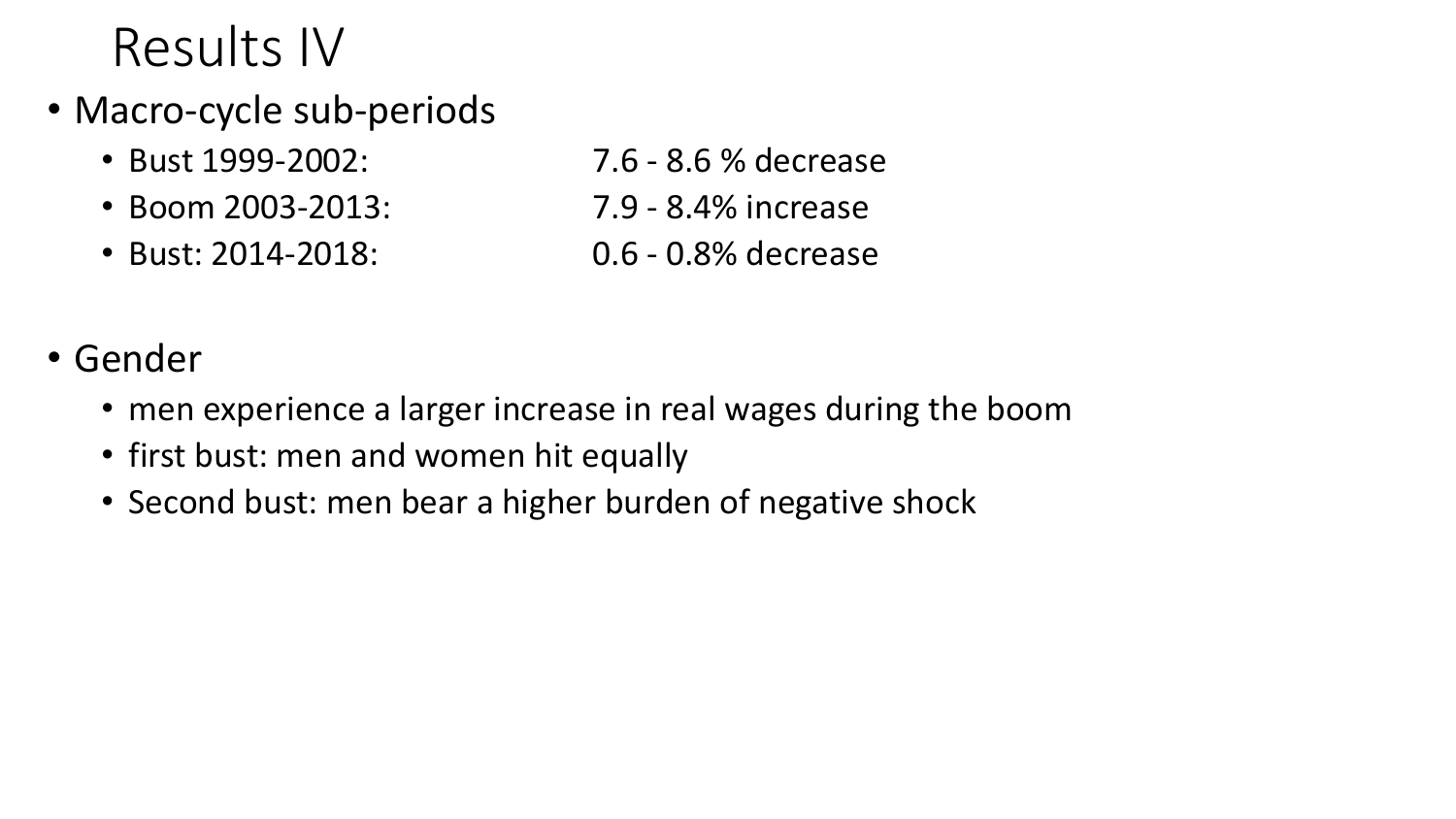|             |             | Employee-based wage measure |             |             | Employer-based wage measure |             |  |  |
|-------------|-------------|-----------------------------|-------------|-------------|-----------------------------|-------------|--|--|
|             | 1999-2002   | 2003-13<br>2014-18          |             | 1999-2002   | 2003-13                     | 2014-18     |  |  |
| Agriculture | $-0.227***$ | $0.109***$                  | $-0.017**$  | $-0.213***$ | $0.108***$                  | $-0.020***$ |  |  |
|             | $[0.017]$   | [0.003]                     | [0.007]     | $[0.016]$   | [0.003]                     | [0.007]     |  |  |
| Mining      | $-0.264***$ | $0.172***$                  | $0.009***$  | $-1.142***$ | $0.177***$                  | $0.013***$  |  |  |
|             | $[0.027]$   | $[0.006]$                   | [0.003]     | [0.066]     | [0.005]                     | [0.003]     |  |  |
| Industry    | $-0.045***$ | $0.160***$                  | $-0.050***$ | $-0.055***$ | $0.151***$                  | $-0.059***$ |  |  |
|             | $[0.006]$   | [0.004]                     | [0.005]     | [0.006]     | [0.003]                     | [0.005]     |  |  |
| Services    | $0.049***$  | $0.109***$                  | $-0.012***$ | $0.045***$  | $0.013***$                  | $-0.016***$ |  |  |
|             | $[0.007]$   | [0.002]                     | [0.002]     | $[0.007]$   | [0.003]                     | [0.002]     |  |  |
| Other/NA    | $-0.030**$  | $0.112***$                  | $-0.010***$ | $-0.062***$ | $0.098***$                  | $-0.006*$   |  |  |
|             | [0.012]     | [0.005]                     | [0.003]     | [0.013]     | [0.005]                     | [0.003]     |  |  |

Table 5. Trend Coefficient (Only) from Fixed-Effects Wage Regressions for PNG, 1999-2018: Stratified by Pertinent Macro Economy Relevant Time Periods-by Sector

Notes: Similar to the results presented in Table 1, age cohort dummies and the Herfindahl index are included as additional control variables, as well. Source: Nasfund (1999-2018).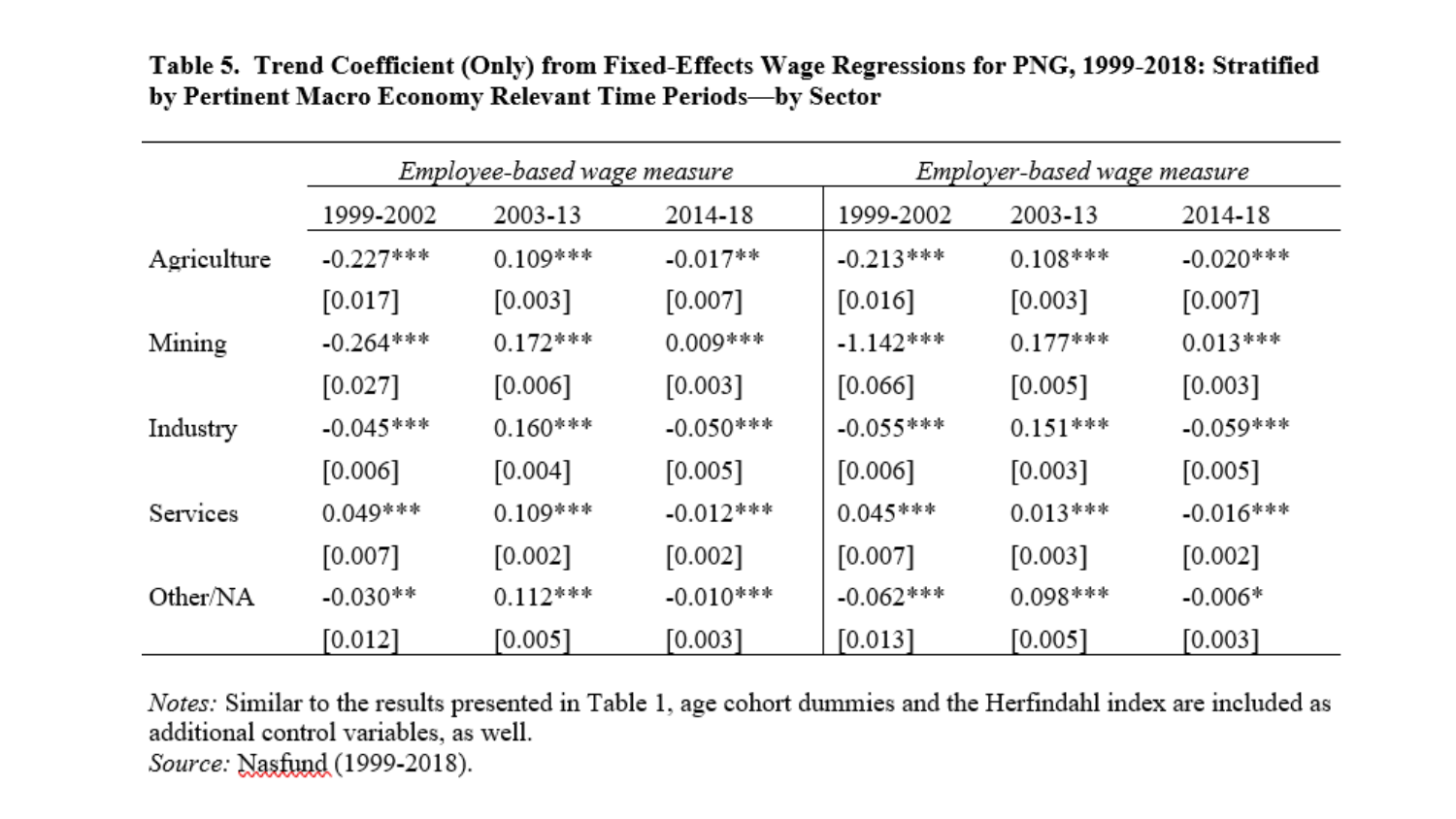## Results IV

- Sector: conditional real wage
	- Agriculture hit harder during busts and lags other sectors during booms
	- mining sector decline during the first bust, grew subsequently
	- Services and industry, in the middle, follow the cycle
		- Mining recovers faster than both Industry and Services during the boom and following bust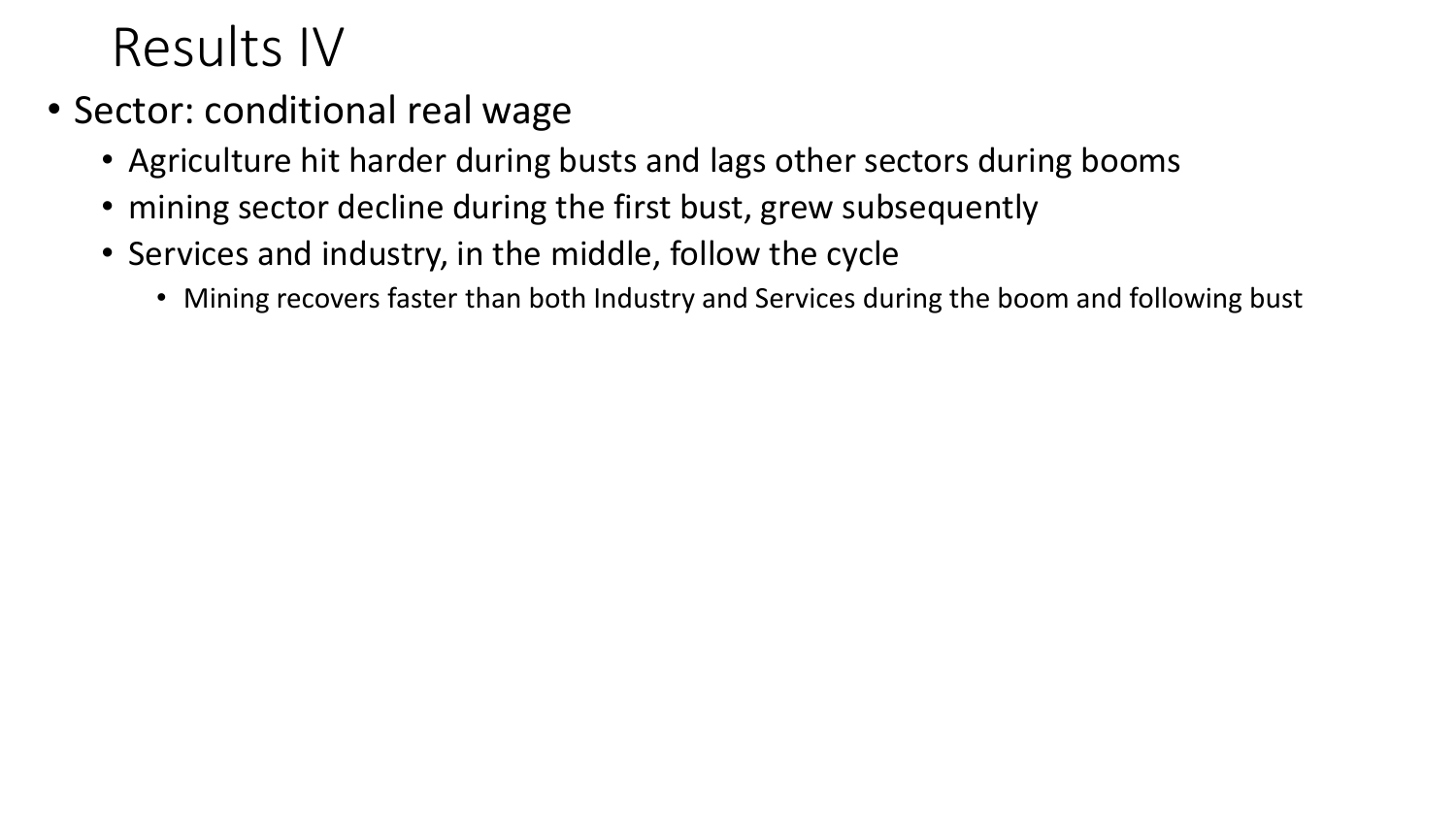Cumulative growth in conditional real wage by sector: over the period 1999-2018

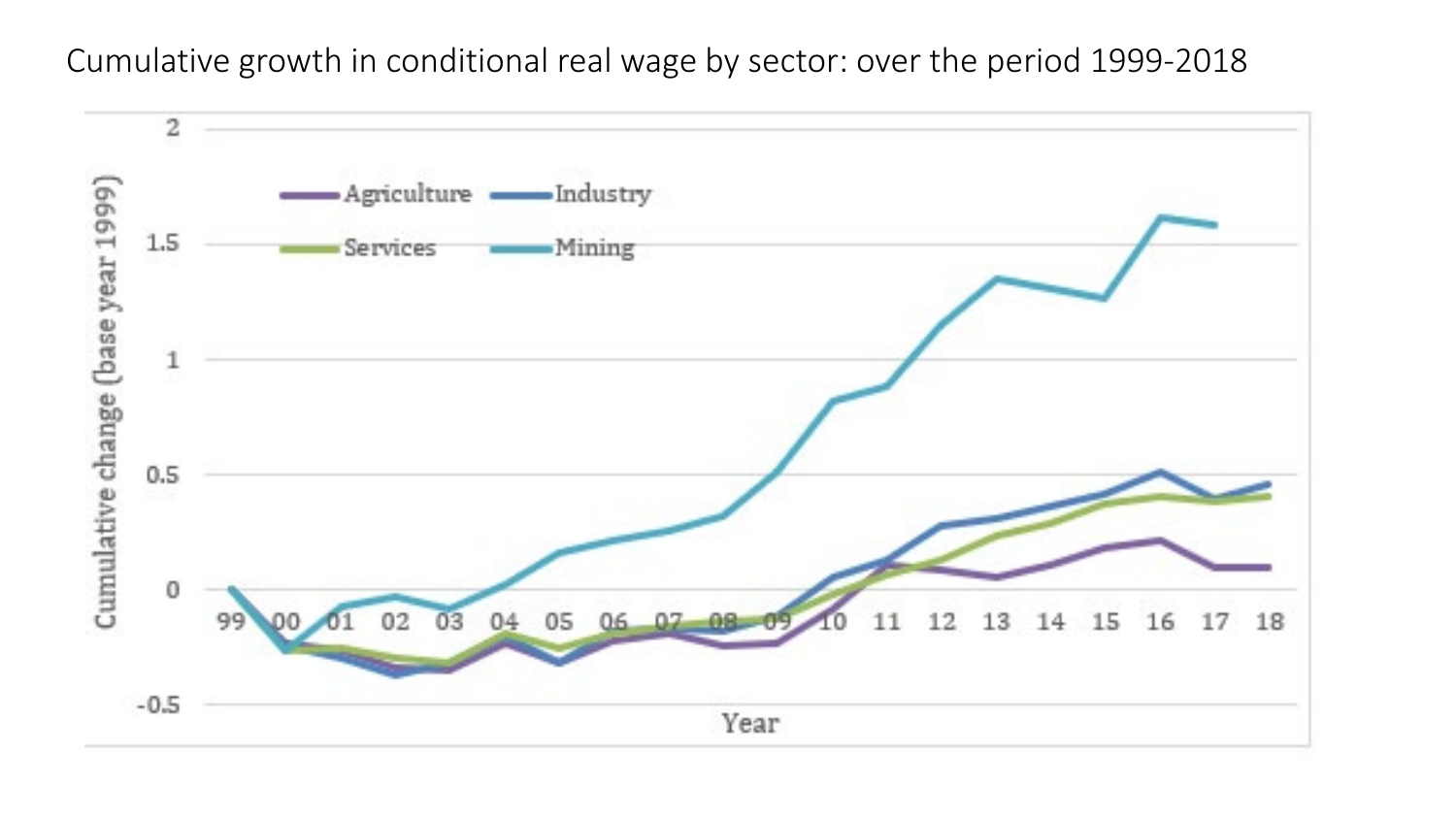## Results VI

- *Mining*
	- boom in mining sector real wages: rising monotonically from 2000 onwards
	- cumulative growth in year-on-year conditional real wage over 150% over 1999-2018
	- positive shocks to mining:
		- Commodities supercycle: 2003 2014
		- LNG investment phase 2010-2013 (steepens the gradient)
		- LNG production in commences mid-2014
		- other mining projects in PNG (e.g. Ramu Nickel in 2008)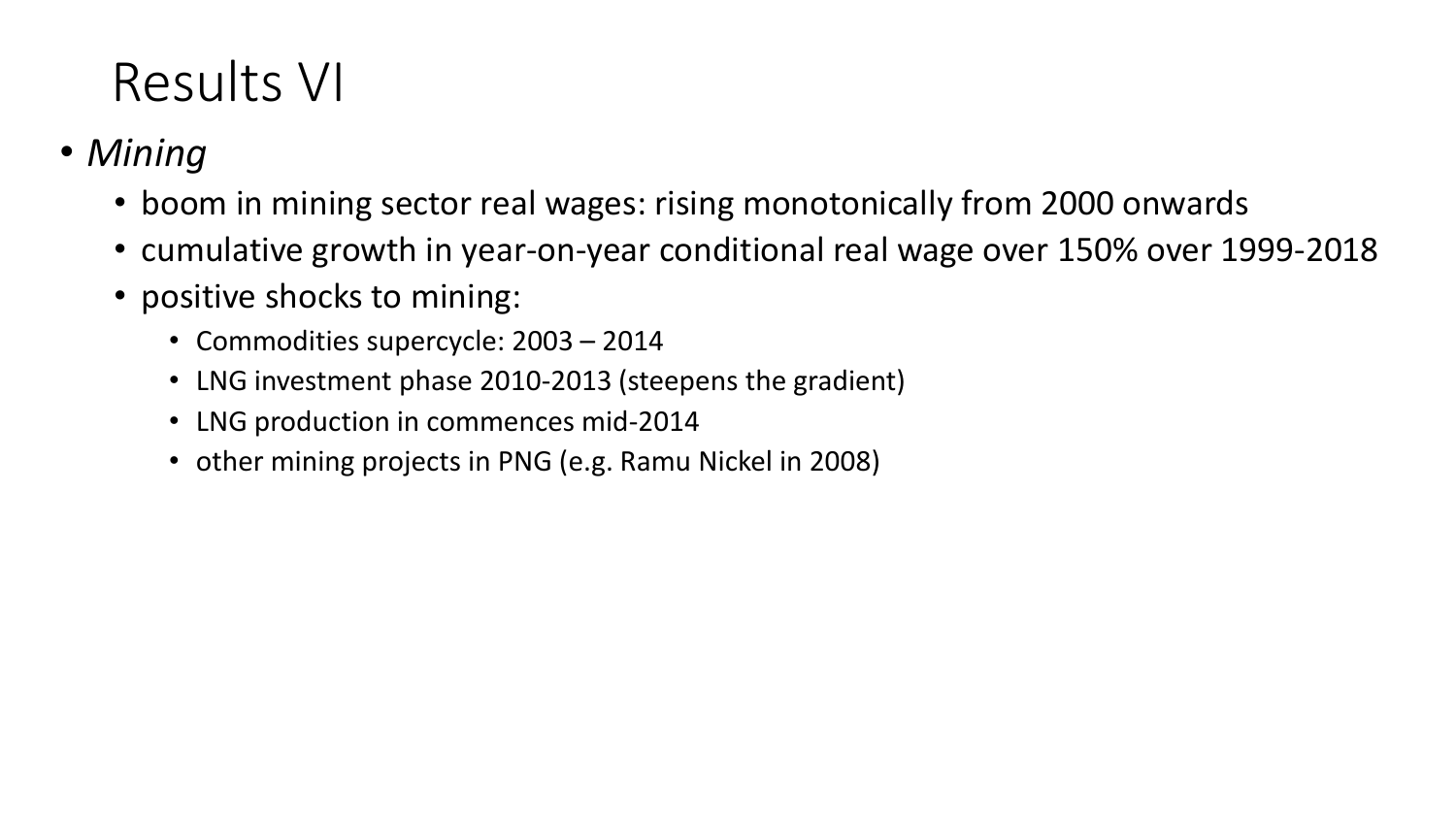Cumulative growth in conditional real wage by sector excluding mining: over the period 1999-2018

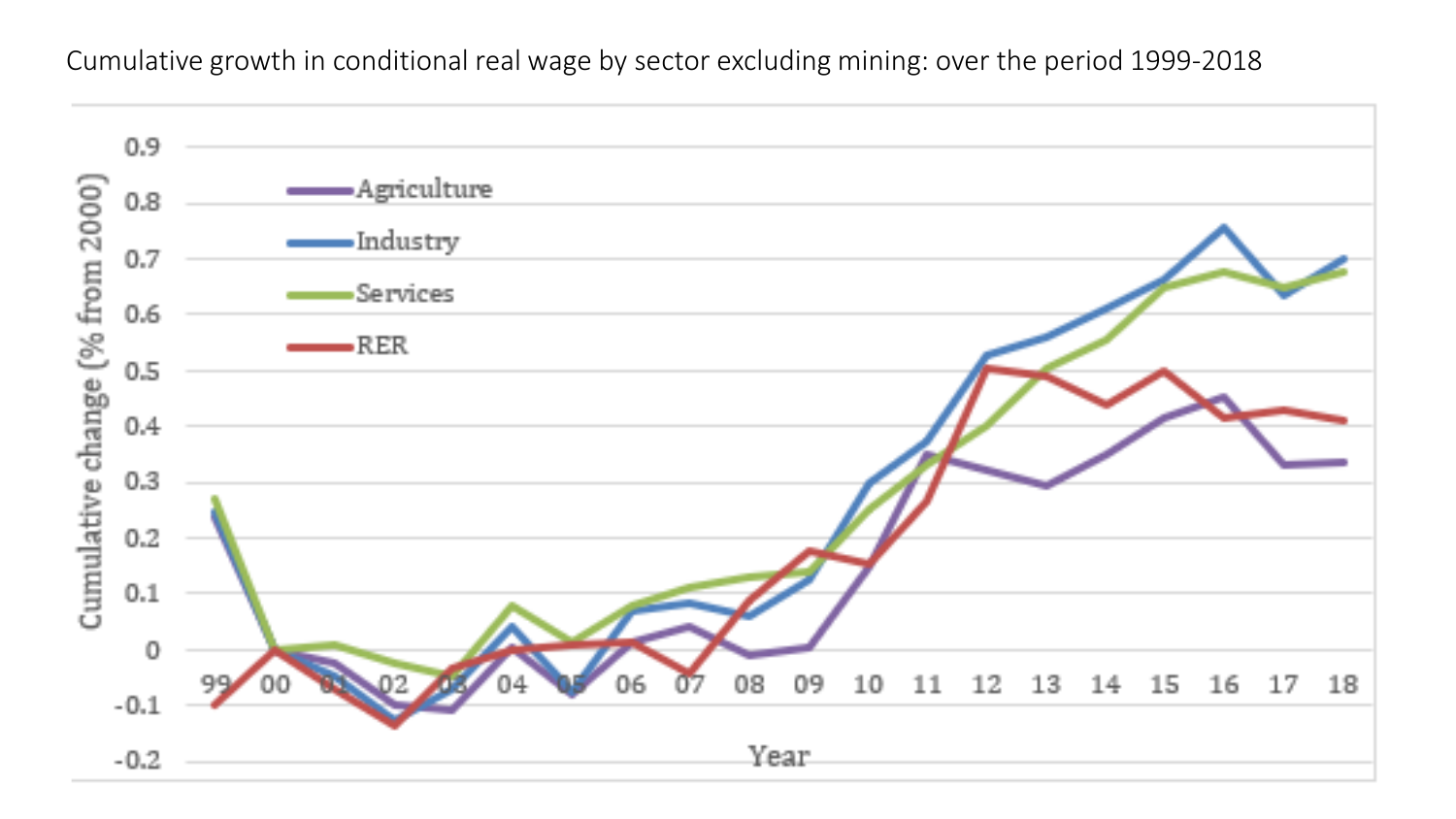Results VII: cumulative change in crw relative to RER

- 1999 to 2002: the cumulative growth in the year-on-year conditional real wage is negative for all three sectors, down 20% between 1999-2000
	- inflation average 11% per annum over 1999 to 2002 (driven by depreciation of the Kina)
	- Recession: labor market slack, muted rises in W
- 2000-2012 all sectors: strong correlation between cumulative change in the RER and the cumulative change in the year-on-year conditioned real wage (only to 2011 for agriculture).
	- high dependence on imports in PNG, mpi 0.6 to 0.7
	- real depreciation reduces the real wage as the cost of imports rise
	- commodities price boom from 2003 => improvement in the terms of trade => higher expenditure => stimulus to the economy => increased growth, appreciates RER => ↑real wage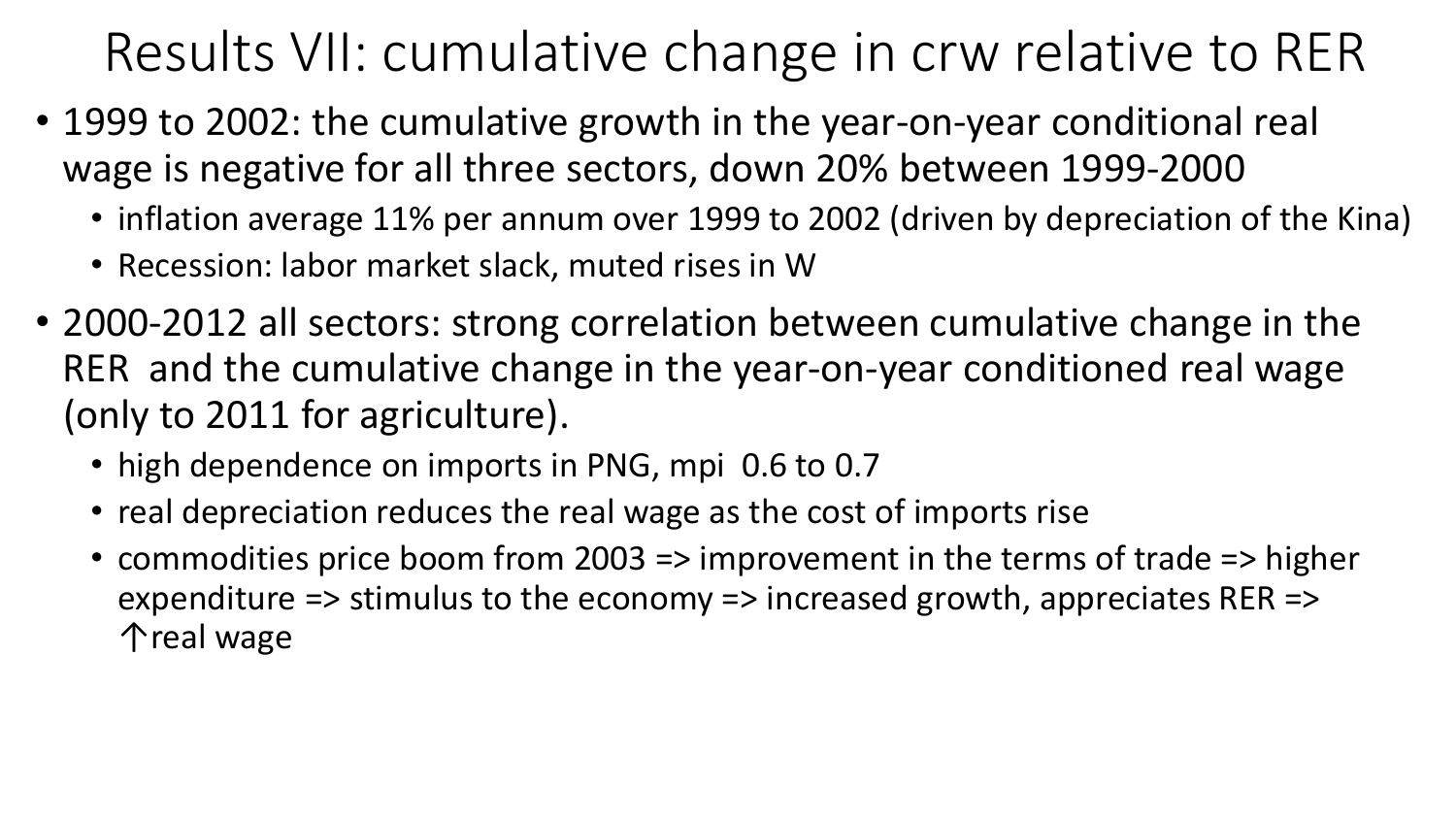# Results VII: cumulative change in crw relative to RER

- 2010-2013 LNG investment boom
	- Services and industry: sharp increase in the change in year-on-year conditional real wages
	- widespread stimulus to the economy driving competition for workers across the mining, services and industry sectors
	- Agriculture: sharp rise over 2009-2011, aligned with the LNG investment boom then plateaus from
	- agriculture sector firms competing for a different set of workers
- 2013-2016
	- Decoupling of cumulative growth in RER and CRW for services and industry from 2013
		- co-movement breaks down
	- businesses' beliefs of an ongoing boom persist,
		- continued to compete for labor pushing up real wages in services and industry sectors
		- accepting lower mark-up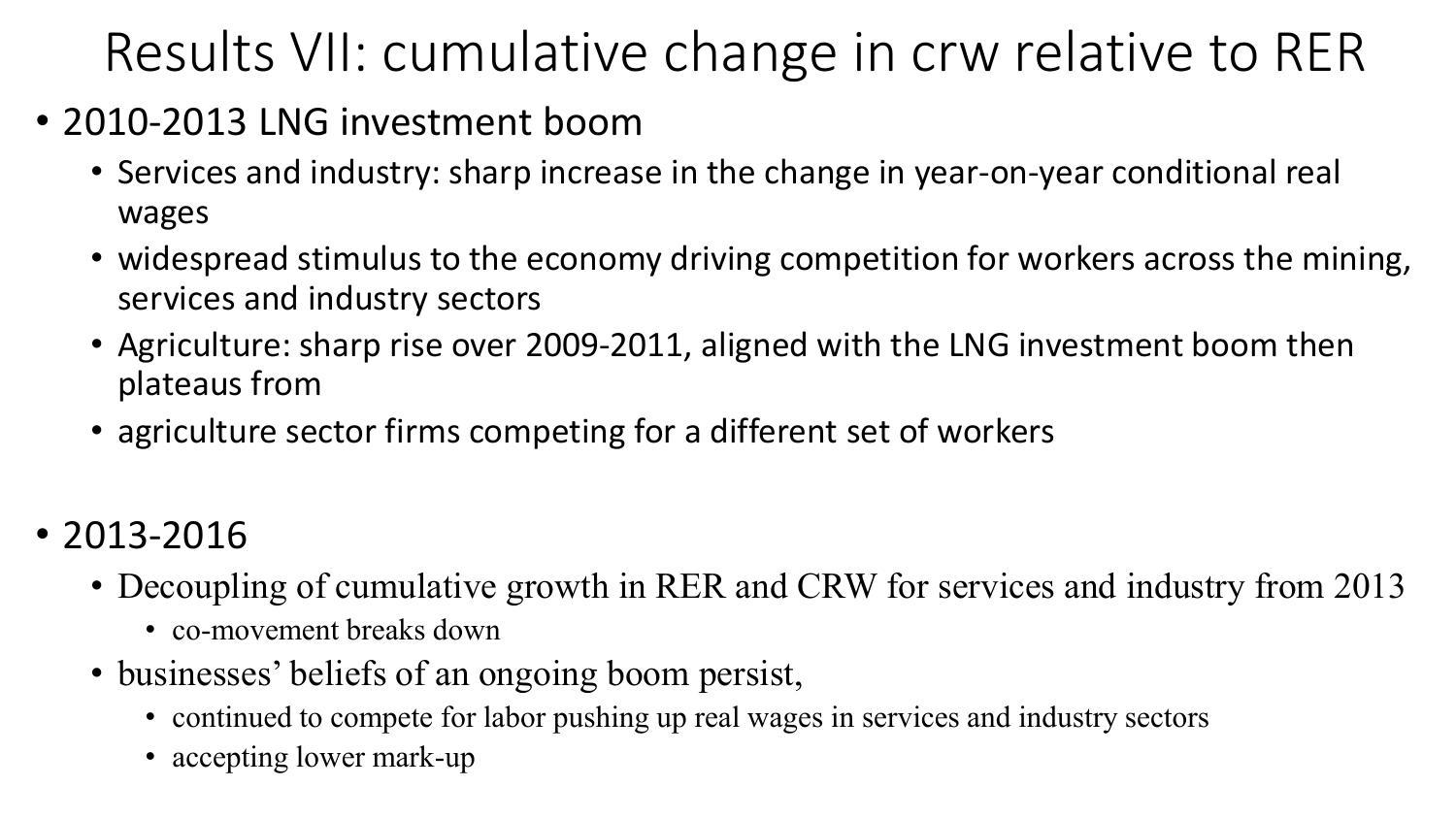# Results: summary

- New & comprehensive analysis of private sector wages in PNG over 1999- 2018 using database close approximation of the population of private sector workers in the formal sector.
- Number of significant findings.
	- i. conditional real wage growth robust over this period
	- ii. variation across sectors of the economy: mining sector has highest conditional real wage growth, agriculture lowest.
	- iii. conditional real wage growth (overall and by sector) is procyclical falling or slowing during busts and rising in booms.
	- iv. men experience higher conditional real wage growth during booms but bear larger decreases during bust.
	- v. Policy: high priority on determining and then attending to the drivers of productivity growth in the agricultural sector to improve real wage outcomes there.
- Standby for savings analysis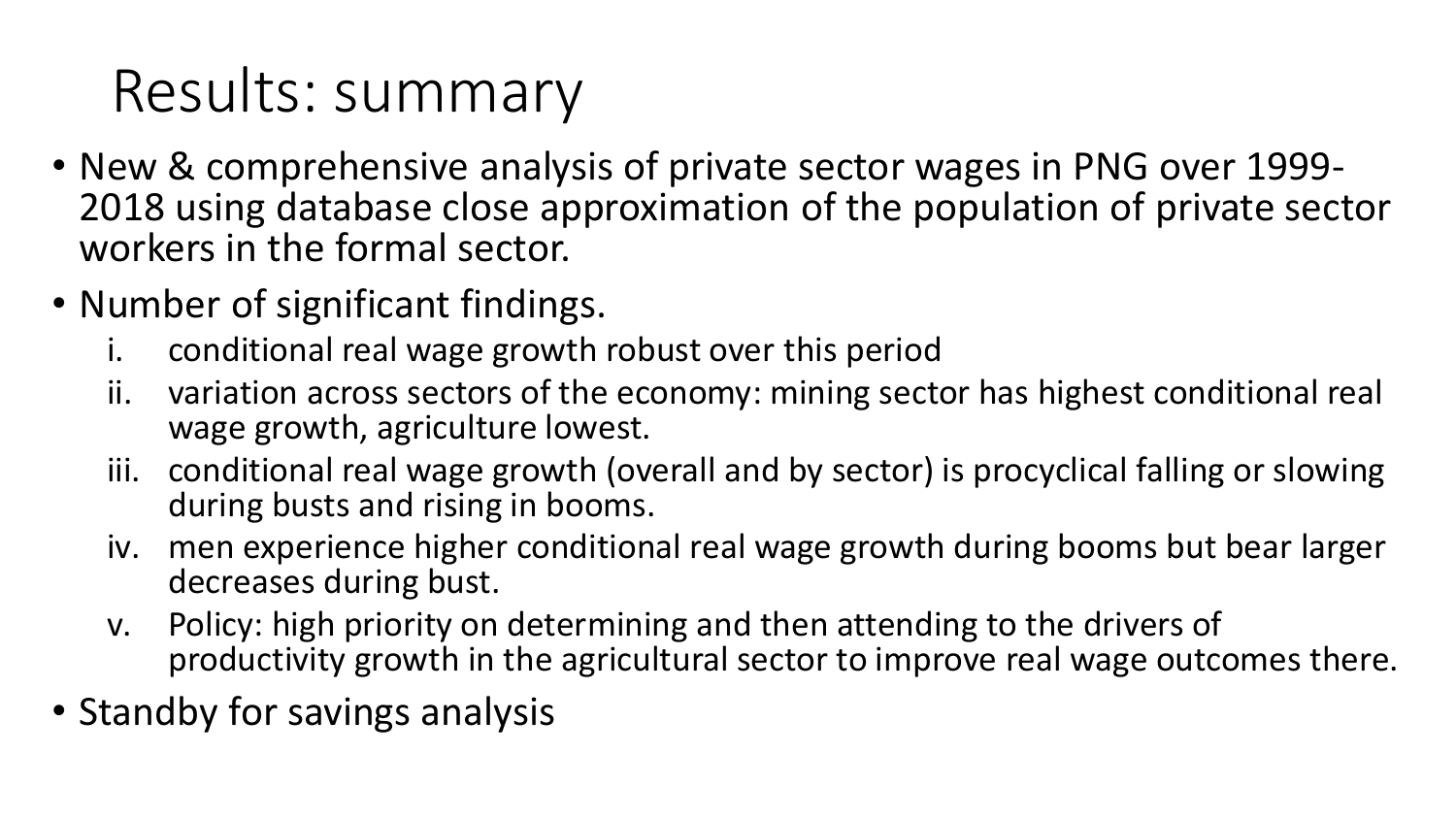# Policy and comments

- 4.5% p.a. conditional real wage growth over 20 years!
	- see it: believe it vs don't see it:don't believe it!
	- Wantok system: HHs feeding more people rather than accumulating human / physical capital
		- for growth, require  $\bigwedge \frac{K}{I}$  $\overline{L}$ ,  $\,\,\,\uparrow \frac{H}{I}$  $\overline{L}$
- Keep RER strong: higher real wage (& higher equilibrium unemployment)
- Agriculture
- Impediments to women